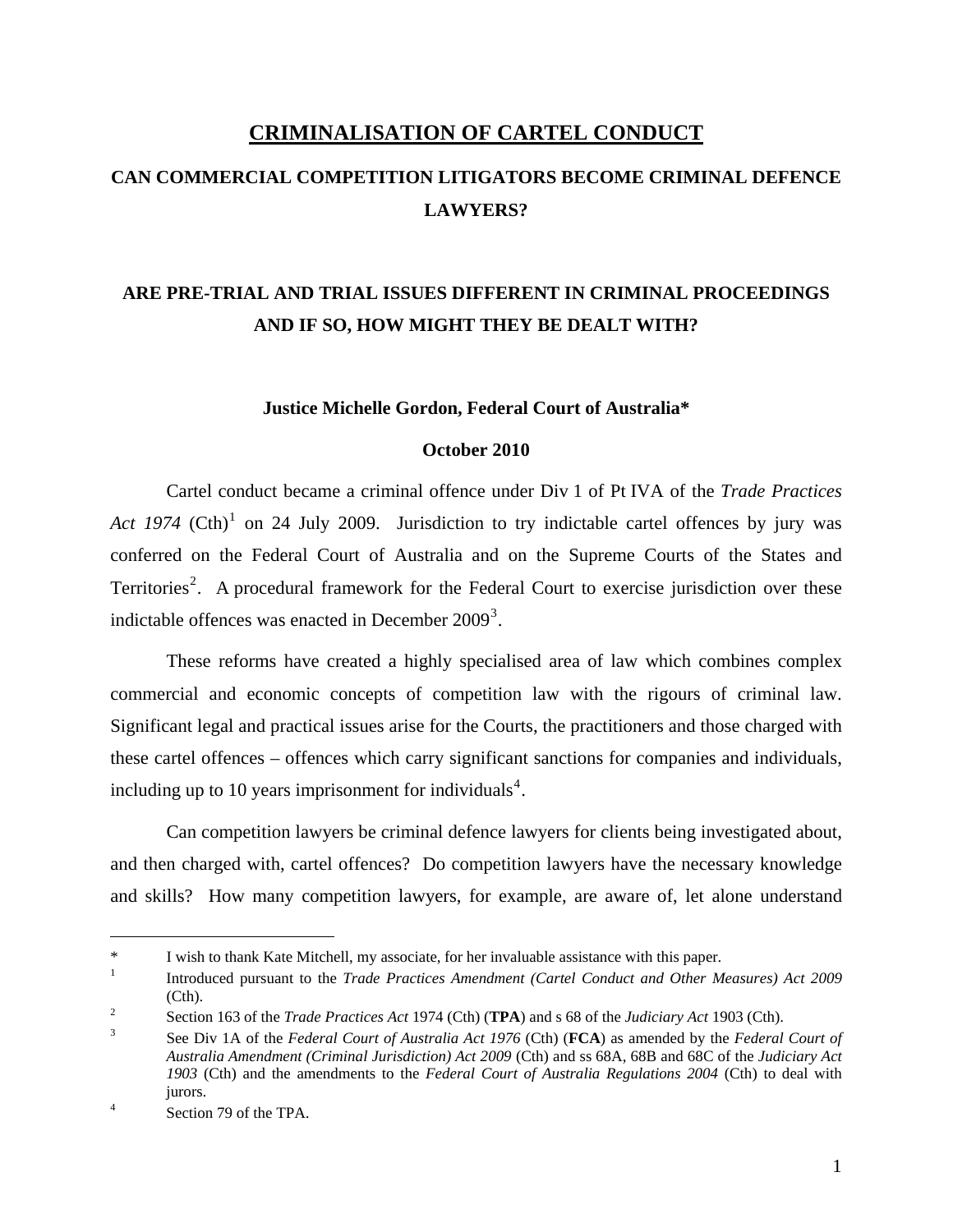criminal investigative procedures, bail, the committal process, the physical elements of a cartel offence, the mental or fault elements of the cartel offence, the matters to be considered at the time of the entry of a plea, pre-trial disclosure … the list is endless. How many competition lawyers know and understand that the answers to those questions may not be uniform and why that is so?

It is beyond the scope of this paper to address all aspects of criminal law that a defence lawyer will face in a cartel prosecution. Instead, the paper seeks to examine some aspects of the criminal law to provoke thought and debate about how a competition lawyer can become a criminal defence lawyer or if they would want to. So far as possible, the paper addresses the issues in the order in which they are likely to arise in the course of a criminal prosecution.

# **I. INVESTIGATION PROCESS AND THE EVENTS PRIOR TO CHARGES BEING LAID**

The Australian Competition and Consumer Commission (the **ACCC**) is responsible for investigating cartel conduct. Some things don't change. Or do they? The ACCC's traditional investigative procedures remain:

- the capacity to issue notices under s 155 of the TPA to require a person or company to provide documents, information and / or to give evidence under oath at an examination; and
- the ability in an appropriate case to seek a search warrant from a Magistrate.

There are however significant aspects of the reforms that affect the nature and scope of the ACCC's investigative processes. First, the reforms introduced into the TPA deal with cartel conduct in the form of a civil prohibition<sup>[5](#page-1-0)</sup> and a cartel offence<sup>[6](#page-1-1)</sup>. Although both outlaw cartel conduct, the law imposes a number of additional requirements to prosecute a cartel offence including "fault elements<sup>[7](#page-1-2)</sup>", the need to prove the offence beyond reasonable doubt and to obtain a unanimous verdict of a jury. Secondly, for the first time, whether the cartel conduct has concluded or is ongoing will affect the investigation procedures. Thirdly, the ACCC has

<span id="page-1-0"></span><sup>5</sup> Sections 44ZZRJ and 44ZZRK of the TPA.

<span id="page-1-1"></span><sup>6</sup> Sections 44ZZRF and 44ZZRG of the TPA.

<span id="page-1-2"></span><sup>7</sup> Section 44ZZRF(2) and s 44ZZRG(2) of the TPA.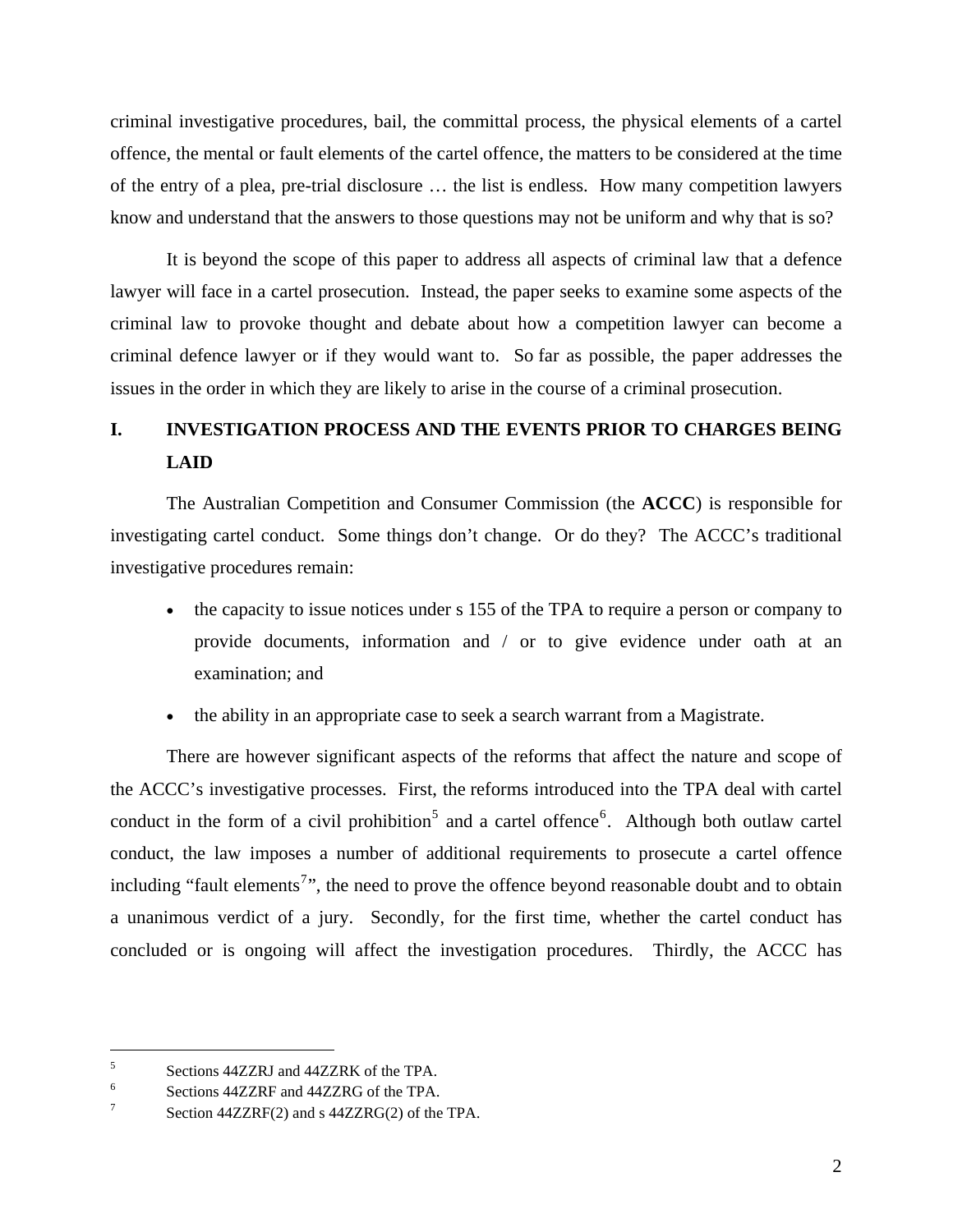announced that *serious*<sup>[8](#page-2-0)</sup> cartel conduct should be prosecuted criminally whenever possible<sup>[9](#page-2-1)</sup>. Fourthly, it is not just the ACCC that will be involved in the investigation. It is *possible* that the Australian Federal Police (**AFP**) will be involved and *more than likely* that the Commonwealth Director of Public Prosecutions (the **CDPP**) will be involved. I will deal with each agency in turn.

If the ACCC becomes aware of *ongoing* cartel conduct that may be subject to a prosecution as a cartel offence, it may enlist the assistance of the AFP to conduct a joint investigation. As part of a joint investigation, the ACCC would be given access to any surveillance evidence and telephone intercepts obtained by way of warrant for use in any criminal proceedings. The AFP, not the ACCC, would apply for those warrants. This kind of evidence raises its own series of issues.

The role of the CDPP is more significant. The ACCC investigates, it does *not* charge. The CDPP is responsible for prosecuting cartel offences and making the decision to lay charges on referral by the ACCC, including the specific charge(s) that might be laid. Formal procedures are now in place between the ACCC and the CDPP which govern the relationship between the two agencies and the processes involved during the pre-charge and investigation phase. Those formal procedures are contained in two documents – Guidelines published by the ACCC in July 2009 entitled *ACCC Approach to Cartel Investigations*[10](#page-2-2) and a "Memorandum of Understanding" (MOU) which outlines the respective responsibilities of the agencies and acknowledges that "close cooperation and consultation is required to achieve efficient and effective outcomes"  $11$ .

The reality is that the ACCC and the CDPP do and will work closely in relation to matters that *might* be referred to the CDPP by the ACCC for criminal prosecution. The emphasis is on *might*. The ACCC has placed on record that where matters *appear to involve serious* cartel

<span id="page-2-0"></span><sup>8</sup> Defined by the ACCC as those that cause or have the potential to cause large scale or serious economic  $harm.$ 

<span id="page-2-1"></span>Australian Competition and Consumer Commission, *ACCC Approach to Cartel Investigations* (July 2009) ACCC <http://www.accc.gov.au/content/index.phtml/itemId/891982> (the **ACCC Cartel Guidelines**).<br>
<sup>10</sup> Ibid.

<span id="page-2-2"></span>

<span id="page-2-3"></span><sup>11</sup> *Memorandum of Understanding between the Commonwealth Director of Public Prosecutions and the Australian Competition and Consumer Commission regarding Serious Cartel Conduct* (2009) Commonwealth Director of Public Prosecutions <[http://www.cdpp.gov.au /Media/Releases/20081201-](http://www.cdpp.gov.au/Media/Releases/20081201-ACCC-and-CDPP-Cartel-Conduct-Immunity-MOU.pdf) [ACCC-and-CDPP-Cartel-Conduct-Immunity-MOU.pdf>](http://www.cdpp.gov.au/Media/Releases/20081201-ACCC-and-CDPP-Cartel-Conduct-Immunity-MOU.pdf) (**MOU**).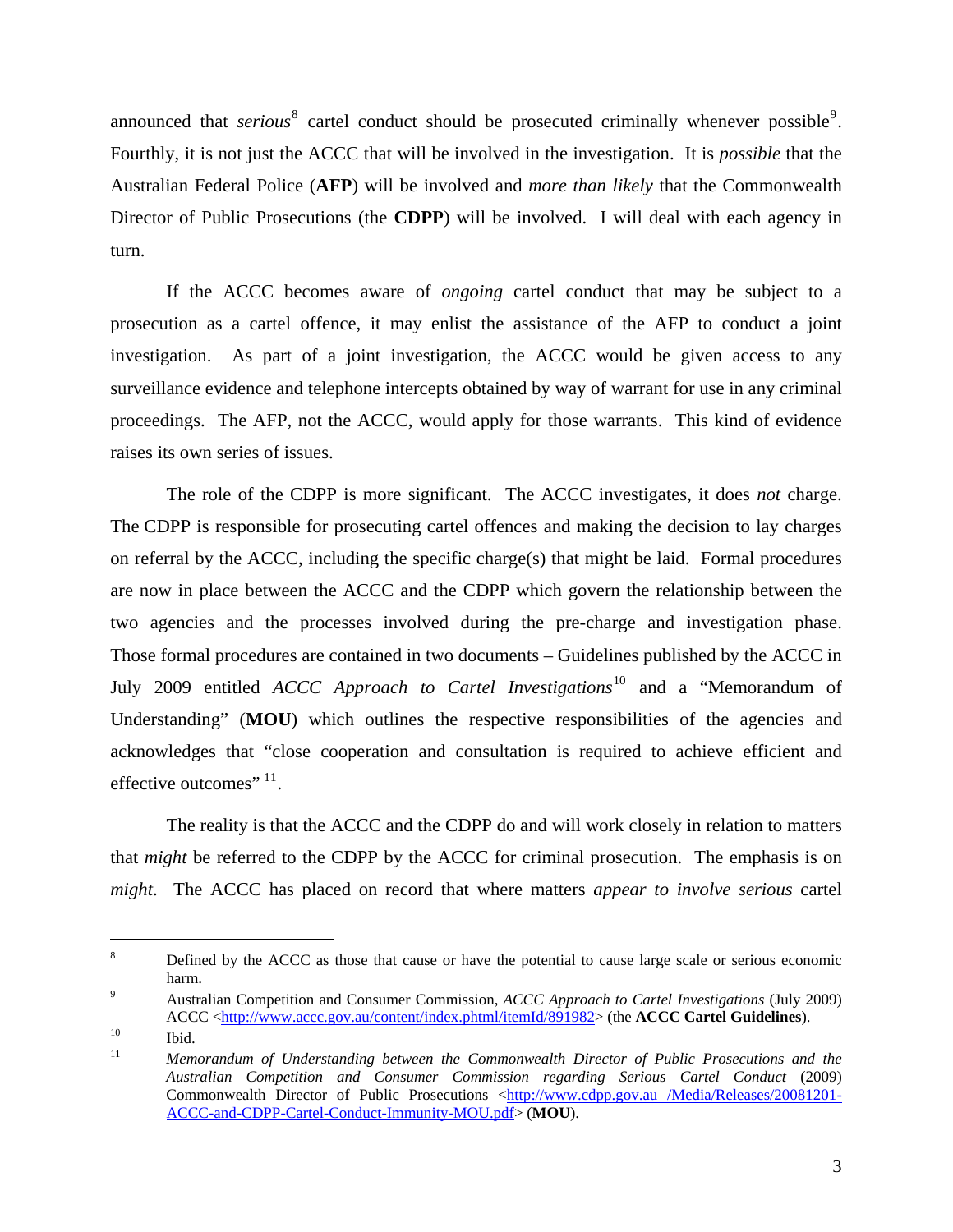conduct, the ACCC will refer those matters to the CDPP:

- to seek preliminary advice from the CDPP in relation to whether the matter should be pursued with a view to possible criminal proceedings; and
- at a later stage, and upon referral from the ACCC, to seek advice from the CDPP as to whether prosecution should commence<sup>[12](#page-3-0)</sup>.

At a practical level, the ACCC will seek preliminary advice throughout its investigation of a matter. It will be the CDPP which will assess whether the evidence obtained by the ACCC is sufficient for a criminal prosecution. If not, it will be the CDPP which will advise the ACCC of the defect(s) in the evidence and what further investigations the ACCC will need to undertake to seek to remedy those defects $^{13}$  $^{13}$  $^{13}$ .

This form and level of cooperation between the investigating agency and the prosecuting authority is not new. For example, the CDPP has a similar MOU with the Australian Securities and Investments Commission (**ASIC**) governing the investigation and prosecution of "corporate and financial services wrongdoing"<sup>[14](#page-3-2)</sup>.

But that is not the only change. A competition lawyer will also notice significant changes to the way in which the ACCC uses its own investigative tools. A cartel offence is a different creature to a civil prohibition. Each contains different elements to be proved and to different standards. At the start of an investigation, the ACCC often will not know whether the matter will proceed as a criminal prosecution or as a civil proceeding. Commercial lawyers and their clients can expect the ACCC investigators to conduct investigations into cartel contravention to a criminal standard so that the ACCC retains the ability to refer the matter to the CDPP for criminal prosecution. For example, the ACCC investigators will as a matter of practice:

- caution each witness that their responses may later be given in evidence against them;
- conduct voluntary interviews consistent with Pt IC of the *Crimes Act 1914* (Cth); and
- preserve evidence.

<span id="page-3-0"></span><sup>&</sup>lt;sup>12</sup> ACCC Guidelines, above n 9.<br><sup>13</sup> MOU shave n 11 perce 4.5 s

<span id="page-3-1"></span> $13$  MOU, above n 11, paras 4.5 and 4.6.

<span id="page-3-2"></span><sup>14</sup> *Memorandum of Understanding between the Australian Securities and Investments Commission and Commonwealth Director of Public Prosecutions* (March 2006) Australian Securities and Investments Commission [<http://www.asic.gov.au/asic/pdflib.nsf/LookupByFileName/mou\\_dpp\\_mar\\_2006.pdf](http://www.asic.gov.au/asic/pdflib.nsf/LookupByFileName/mou_dpp_mar_2006.pdf%20/$file/mou_dpp_mar_2006.pdf)  [/\\$file/mou\\_dpp\\_mar\\_2006.pdf>](http://www.asic.gov.au/asic/pdflib.nsf/LookupByFileName/mou_dpp_mar_2006.pdf%20/$file/mou_dpp_mar_2006.pdf).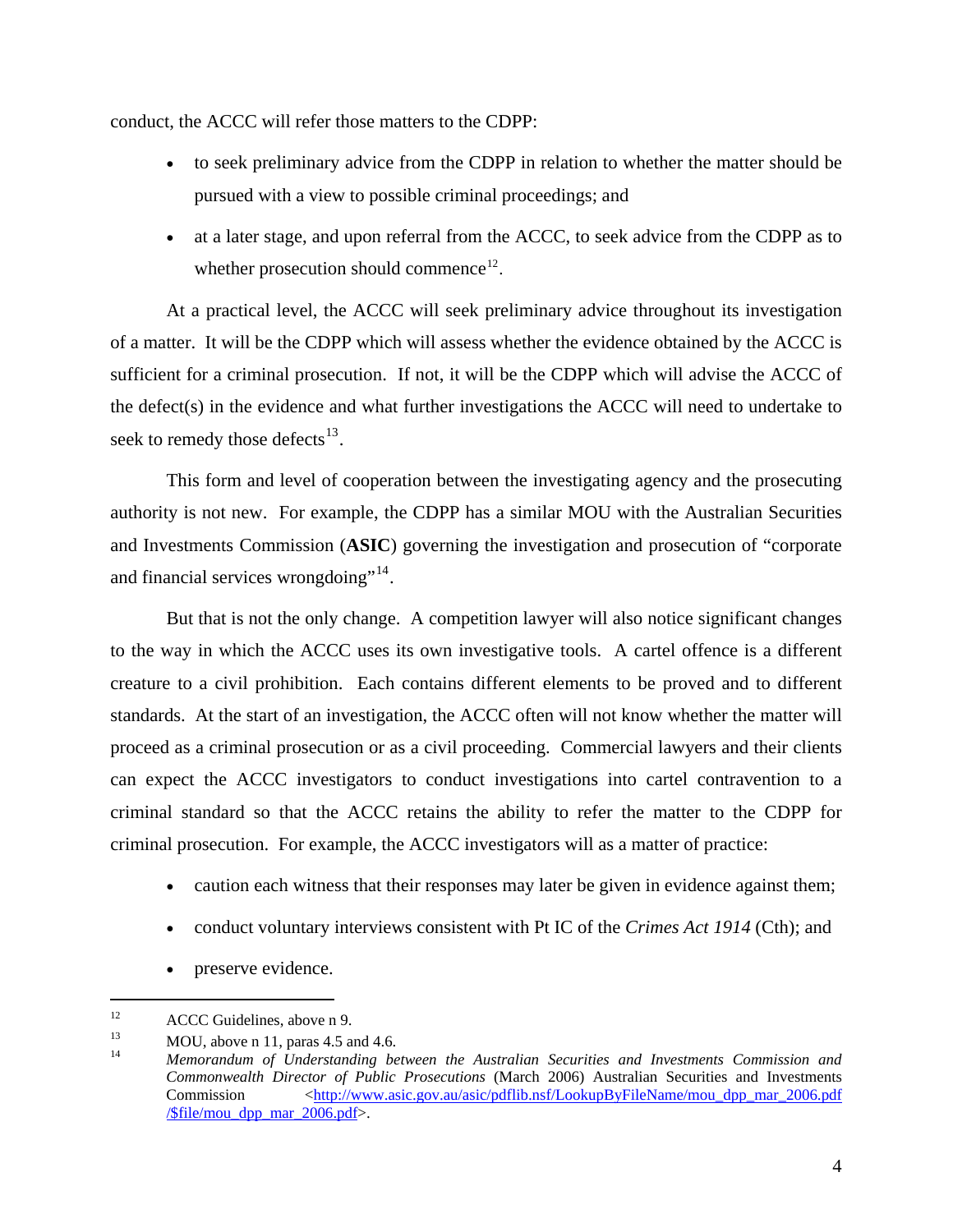These arrangements have serious consequences for any lawyer retained to act for a person subject to investigation by the ACCC or even subject to a notice pursuant to s 155 of the TPA. The lawyer will need:

- to ascertain whether the witness is subject to a criminal investigation or a potential criminal investigation;
- to ensure the client is accompanied by legal representation when the client is interviewed;
- to ensure they are aware of and understand the extent to which the ACCC is entitled to question a witness: see for example ss 155 and 159 of the TPA in relation to selfincrimination; and
- where appropriate, explore and negotiate any immunity from prosecution. In the criminal sphere, two agencies have a role to play in immunity from prosecution – the ACCC and the CDPP<sup>[15](#page-4-0)</sup>. Their policies are different<sup>[16](#page-4-1)</sup>. Importantly, the ACCC can only *recommend* that an individual be granted immunity from criminal prosecution. Only the CDPP has the power to grant that immunity<sup>[17](#page-4-2)</sup>.

# **II. CHARGE TO COMMITTAL**

 $\overline{a}$ 

# *Charge Sheet / Commencement of Criminal Proceedings*

If the CDPP decides to lay charges, criminal proceedings will be commenced. How criminal proceedings are commenced varies between the States.

In Victoria, for example, proceedings are commenced through filing a charge-sheet<sup>[18](#page-4-3)</sup>, in New South Wales through issuing and filing a court attendance notice<sup>[19](#page-4-4)</sup>. Although the form of the documents may vary, the accused is entitled to a degree of specificity in the charge, so that it

<span id="page-4-0"></span><sup>15</sup> Australian Competition and Consumer Commission, *ACCC Immunity Policy for Cartel Conduct* (July 2009) ACCC <[http://www.accc.gov.au/content/index.phtml/itemId/879795>](http://www.accc.gov.au/content/index.phtml/itemId/879795) see also para 2.3 of the MOU, above n 11. 16 Ibid; Commonwealth Department of Public Prosecutions, *Prosecution Policy of the Commonwealth:* 

<span id="page-4-1"></span>*Guidelines for the making of decisions in the prosecution process* (November 2008) <[http://www.cdpp.gov.au/Publications/ProsecutionPolicy/ProsecutionPolicy.pdf>](http://www.cdpp.gov.au/Publications/ProsecutionPolicy/ProsecutionPolicy.pdf). 17 Section 9(6D) of the *Director of Public Prosecutions Act 1983* (Cth). 18 Section 6 of the *Criminal Procedure Act 2009* (Vic).

<span id="page-4-2"></span>

<span id="page-4-3"></span>

<span id="page-4-4"></span><sup>19</sup> Section 47 of the *Criminal Procedure Act 1986* (NSW).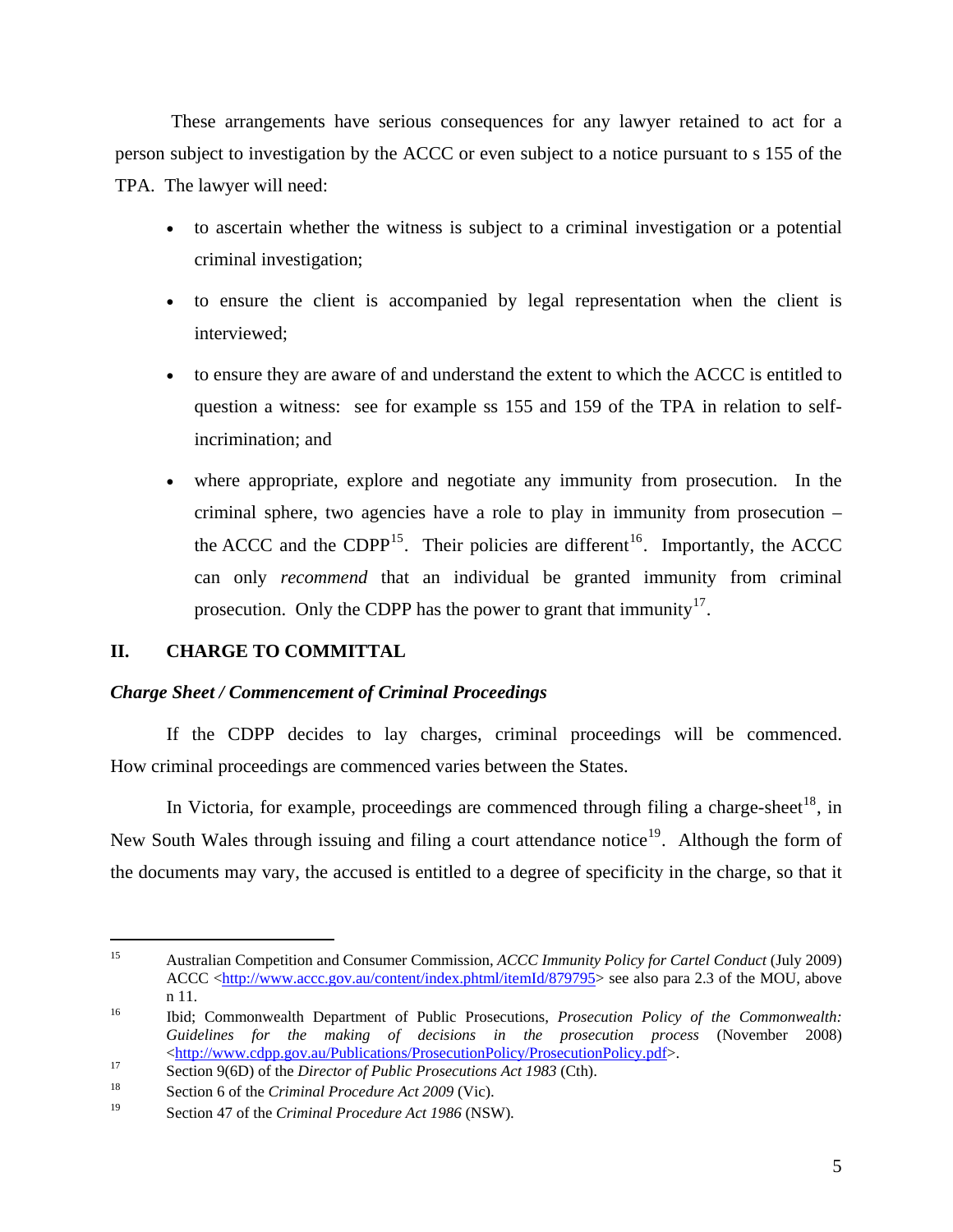is possible to prepare a defence. This will include, for instance, particulars of the offence<sup>[20](#page-5-0)</sup>. In the context of cartel offences, the particulars will be important, and are likely to be voluminous. Demanding and then securing proper particularisation of the charges will be a critical task for any defence lawyer. What will constitute "proper particularisation" will be an issue which will vary from case to case and, I suspect, depend upon experience over time.

#### *Applicability of the Criminal Code Act 1995 (Cth)*

The key distinguishing feature between civil cartel behaviour and criminal cartel behaviour is that criminal cartel behaviour involves the application of the *Criminal Code Act*  1995 (Cth) (the **Criminal Code**). The Criminal Code sets out the general principles of criminal responsibility.

Chapter 2 of the Criminal Code governs the physical and mental (or "fault") elements of an offence. A physical element of an offence may be (a) conduct, (b) a result of conduct or (c) a circumstance in which conduct, or a result of conduct, occurs: cl 4.1 of the Criminal Code. Taking s 44ZZRF of the Criminal Code as an example, subsection (1) provides that a corporation commits an office if (a) the corporation makes a contract or arrangement or arrives at an understanding (**CAU**) and (b) the CAU contains a cartel provision. The physical element here is 'conduct' as it requires an act, omission to perform an act or a state of affairs: see cl 4.1(2) of the Criminal Code.

No fault element is specified for s 44ZZRF(1)(a). Under the Criminal Code, where an offence does not specify a fault element for a physical element that consists only of conduct, *intention* is the fault element for that physical element: cl 5.6 of the Criminal Code. 'Intent' is defined in cl 5.2(1) of the Criminal Code to mean that '[a] person has intention with respect to conduct if he or she means to engage in that conduct'. Accordingly, there must be an *intention* to make a contract or arrangement or arrive at an understanding.

Section s 44ZZRF(2) of the TPA provides that the *fault element* for subsection (1)(b) (requiring the contract to contain a cartel provision) is "knowledge or belief". Clause 5.2 of the Criminal Code states that a person has "knowledge of a circumstance or a result if he or she is aware that it exists or will exist in the ordinary course of events". Belief is not defined in the

<span id="page-5-0"></span><sup>20</sup> See, for example, Schedule 1 of the *Criminal Procedure Act 2009* (Vic) and s 50 of the *Criminal Procedure Act 1986* (NSW).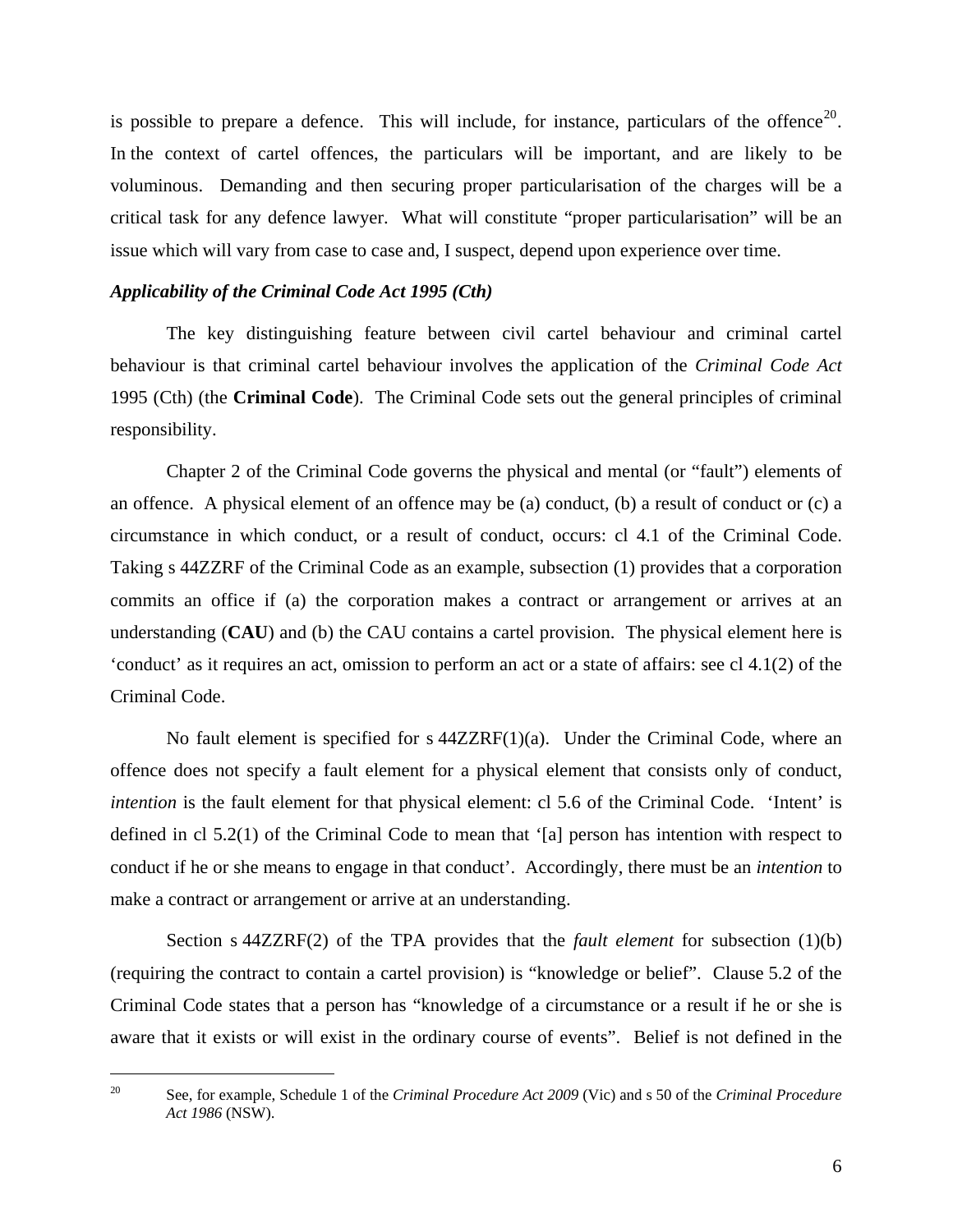Criminal Code or the TPA. It will bear its ordinary meaning  $2^1$ .

A criminal trial by indictment is "a very different creature" to civil proceedings<sup>[22](#page-6-1)</sup>. The physical and fault elements of cartel offences is yet another challenge to commercial lawyers seeking to defend criminal cartel cases. The complex and interrelated physical and fault elements will need to be grasped in addition to sifting through the complex economic evidence that will need to be adduced to show, for instance, that the CAU in fact contains or does not contain a cartel provision. These concepts and elements will take centre stage in the proper particularisation of the charge or charges faced by an accused. Absent proper particularisation, it will not be possible to defend the charges. Unlike most civil cases, the absence of these particulars will be critical.

# *Bail*

 $\overline{a}$ 

One of the first areas a lawyer will face after criminal charges are laid will inevitably be an application for bail<sup>[23](#page-6-2)</sup>.

At the committal level, s 68A(5) of the *Judiciary Act 1903* (Cth) (the **Judiciary Act**) provides that the State or Territory committal Court has the power to grant bail to a person whom that Court commits to trial or sentence before the Federal Court. That power is governed by the laws of the State or Territory committal Court<sup>[24](#page-6-3)</sup>.

Once the matter is referred to the Federal Court, Pt VIB of the *Federal Court of Australia Act 1976* (Cth) (the **FCA**) applies. Section 58DA(1) of the FCA provides that during indictable primary proceedings or criminal appeal proceedings the accused can apply to the Federal Court for bail. That right is limited by s 58DB(2), which provides that if the bail application is refused, the accused cannot apply again for bail for the offence "unless there has been a material change in the circumstances since the refusal". The FCA prescribes the criteria the Federal Court must consider when deciding whether to grant bail. Section 58DB(2) provides:

<span id="page-6-0"></span><sup>21</sup> See, for example, *George v Rockett* (1990) 170 CLR 104 at 116 who considered the ordinary meaning of 'belief' to be 'an inclination towards assenting'. 22 Justice Mark Weinberg, 'Criminalisation of Cartel Conduct - Some Pre-Trial Management Issues' (Paper

<span id="page-6-1"></span>presented at the joint Federal Court of Australia and Law Council of Australia workshop, Adelaide, 3 April 2009) 5-8 (**Weinberg J Cartel Paper**).<br><sup>23</sup> See, for example, Weinberg J Cartel Paper, above n22 at 5-8; Law Council of Australia, Submission to the

<span id="page-6-2"></span>Senate Legal and Constitutional Affairs Committee, Parliament of Australia, *Federal Court of Australia (Criminal Jurisdiction) Bill 2008, 16 January 2009, 4-8 (Law Council of Australia Submission).*<br>
24 ss 68A(5) and 68(1) of the *Judiciary Act 1903* (Cth).

<span id="page-6-3"></span>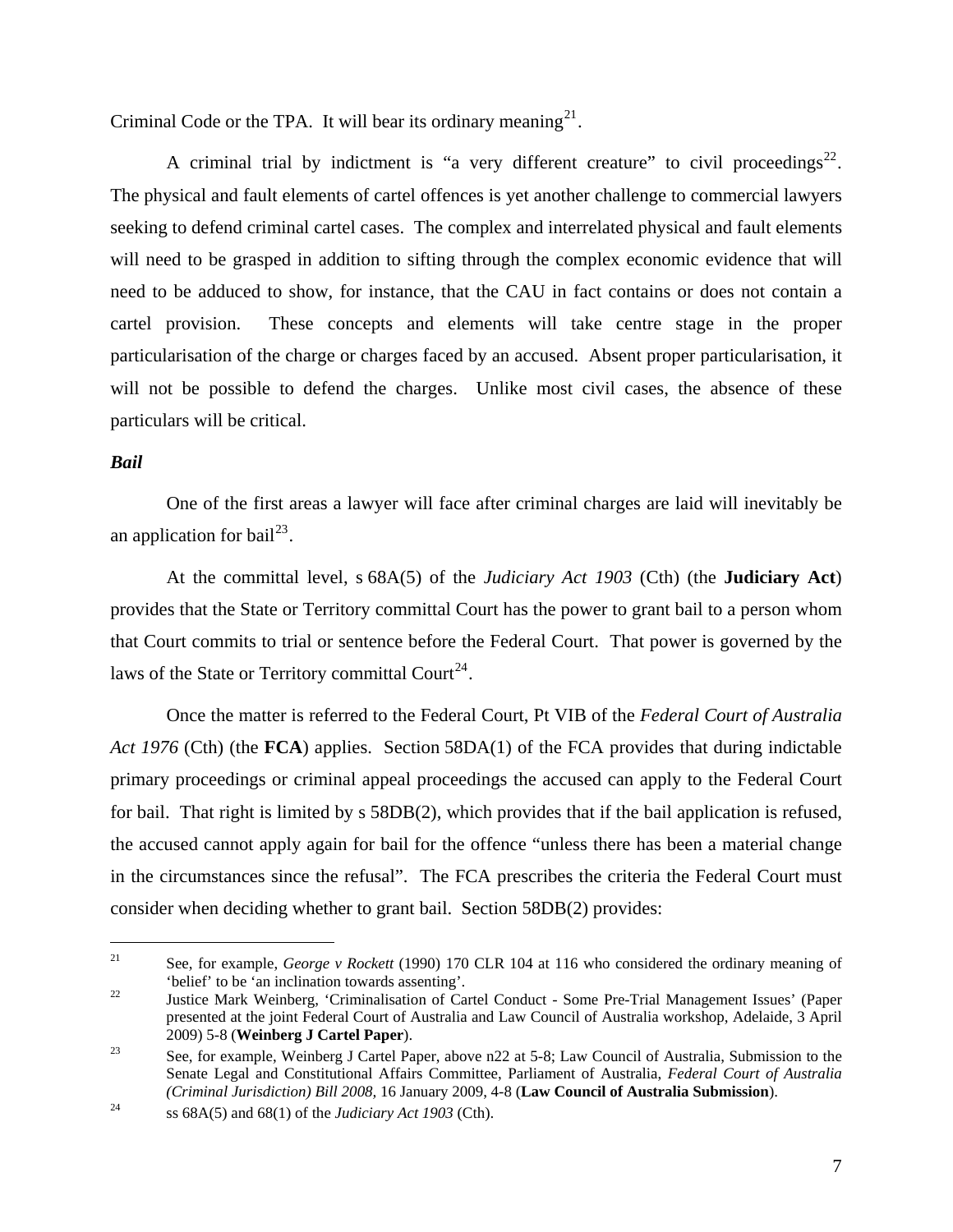- (2) In deciding whether to grant bail, the Court must consider the following:
	- (a) whether the accused will appear in court if bail is granted;
	- (b) the interests of the accused;
	- (c) the protection of any other person;
	- (d) the protection and welfare of the community, including whether there is a risk that the accused will commit offences if bail were granted;
	- (e) whether there is a risk that the accused will approach witnesses or attempt to destroy evidence.

Further, s 58DB(2A) of the FCA provides that an accused is entitled to be granted bail in relation to an offence under ss 44ZZRF (making a CAU containing a cartel provision) and 44ZZRG (giving effect to a cartel provision) of the TPA unless the Court "decides otherwise after considering the matters mentioned in subsection (2)".

If an accused is granted bail, the Court and practitioners will need to consider what bail conditions are appropriate. In the Federal Court, such conditions are contained in s 58DC of the FCA. Such conditions include that the accused: reside at a specified place, report to a specified person at a specified time, surrender any passport held and agree not to approach a point of international departure and provide security for forfeiture if the accused fails to appear.

The bail provisions in Pt VIB of the FCA differ from the bail provisions in State and Territory jurisdictions, which themselves differ between each other. For instance, the limitation on applying for bail in s 58DA(2) exists in a similar form in New South Wales and Western Australia, and to a lesser extent Queensland, but is not reflected in other jurisdictions<sup>[25](#page-7-0)</sup>. Although in contrast to many State and Territory jurisdictions<sup>[26](#page-7-1)</sup> there is no *general* presumption in favour of bail under s 58DB(2) of the FCA, there *is* an entitlement to bail for the cartel offences identified earlier. Some jurisdictions, such as South Australia<sup>[27](#page-7-2)</sup>, have broader criteria than s 58DB(2) that a bail authority must consider.

<span id="page-7-0"></span><sup>25</sup> Law Council of Australia Submission, above n 23 at 5 citing the *Bail Act 1978* (NSW) s 22A, *Bail Act 1982*  (WA) s 7 and *Bail Act 1980* (Qld) s 10(3). The Law Council notes that South Australia, the Northern Territory and the Australian Capital Territory do not preclude subsequent applications if bail is refused: see<br>Bail Act 1985 (SA) s 12(2), Bail Act 1982 (NT) s 19 and Bail Act 1992 (ACT) s 19.

<span id="page-7-1"></span><sup>&</sup>lt;sup>26</sup> See e.g. *Bail Act 1985* (SA) s 10, *Bail Act 1982* (NT) s 8(1) and (2), *Bail Act 1978* (NSW) ss 8 and 51, s 4(2)(a) of the *Bail Act 1977* (Vic). 27 *Bail Act 1985* (SA) s 10.

<span id="page-7-2"></span>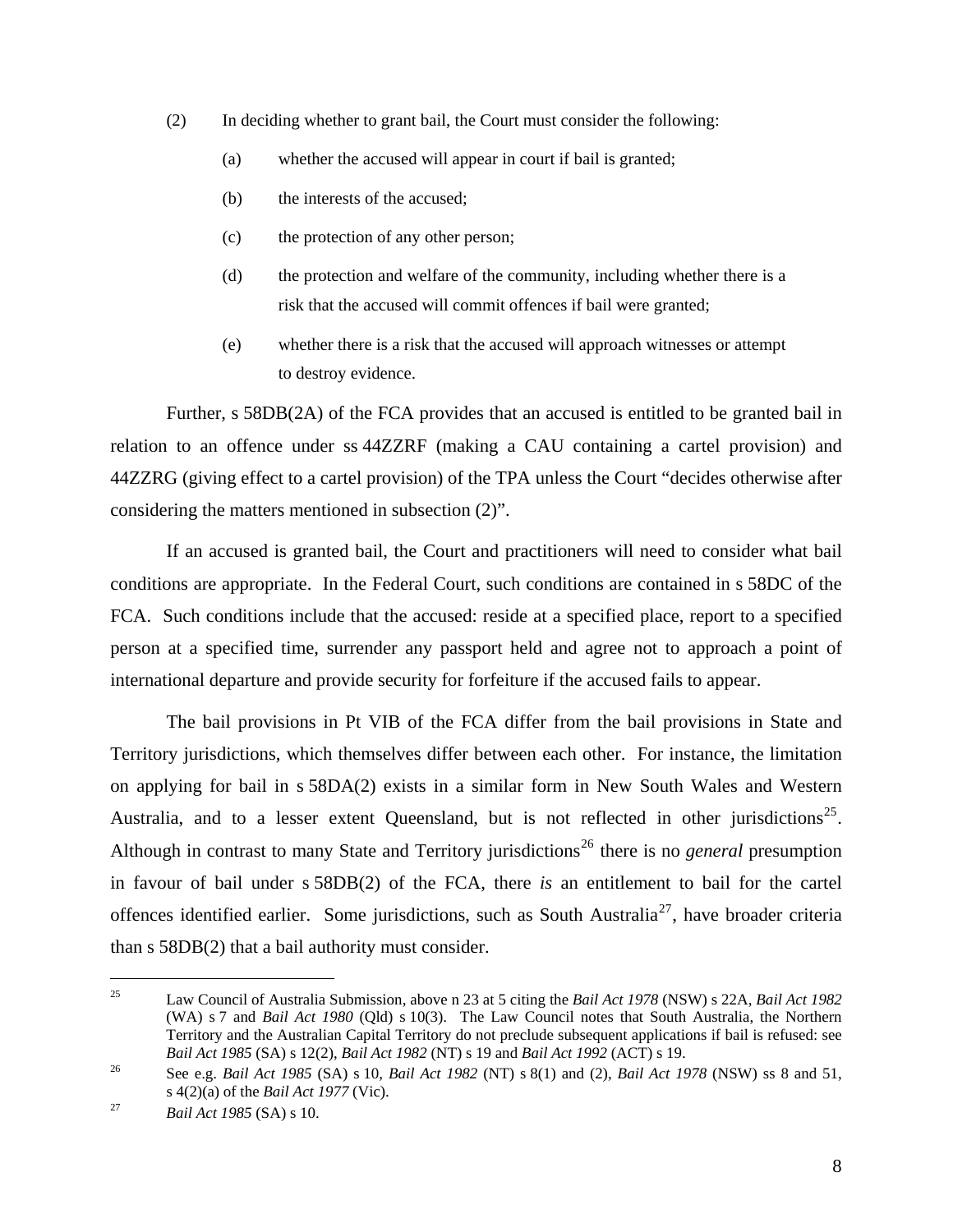What consequence will these differences have on the profession? First a person's right to bail will depend on whether that person is committed to the Federal Court or a State or Territory Court<sup>[28](#page-8-0)</sup>. Secondly, and perhaps more significantly, there is a risk that the practice of granting bail, at the committal stage, will differ between the States and Territories and, after committal, will differ between the States and Territories and the Federal Court, and potentially between registries of the Federal Court. It also means that a lawyer for a client faced with cartel charges may wish to consider negotiating with the CDPP where the criminal proceedings are commenced and if committed to stand trial, in which Court the CDPP files the indictment.

#### *Committal*

 $\overline{a}$ 

The *Judiciary Act* has been amended so that a State or Territory committal Court can commit a person for trial or sentence as appropriate, to either the Federal Court or the superior Court of the State or Territory: s 68A(2). The procedure at committal is governed by State Courts. It is this process that causes me most concern about the potential for inconsistent practice when dealing with criminal cartels. Each State has different and inconsistent legislation regulating committal procedure<sup>[29](#page-8-1)</sup>.

If criminal cartel proceedings are commenced in Victoria, for instance, the committal procedure would be governed by Chapter 4 of the *Criminal Procedure Act 2009* (Vic). This Chapter requires, for instance, that the Prosecutor serve on the accused a hand-up brief, which must include a notice containing information about the committal proceeding, a copy of the charge-sheet, a summary of material facts, any information, document or thing on which the prosecution intends to rely in the committal proceeding and any other information, document or thing in the prosecution's possession that is relevant to the offence<sup>[30](#page-8-2)</sup>. If in the Magistrates' opinion there is "sufficient weight to support a conviction for the offence with which the accused is charged", then the Magistrate must commit the accused for trial  $3<sup>1</sup>$ .

<span id="page-8-0"></span><sup>28</sup> See Weinberg J Cartel Paper, above n 22 at 7.

<span id="page-8-1"></span><sup>29</sup> Qld: *Justices Act 1886* ss 104-108; WA: *Criminal Procedure Act 2004* s 41 ff; Tas: *Justices Act 1959* ss 53, 56A-63; NT: *Justices Act* ss 100A-119; NSW: *Criminal Procedure Act 1986* ss 47-96; Vic: *Criminal Procedure Act 2009* Pt 4.1; SA: *Summary Procedure Act 1921* ss 103-107; ACT: *Magistrates Court Act 1930* ss 90-92.<br>
Section 110 of the *Criminal Procedure Act 2009* (Vic).<br>
Section 141 of the *Criminal Procedure Act 2009* (Vic).

<span id="page-8-2"></span>

<span id="page-8-3"></span>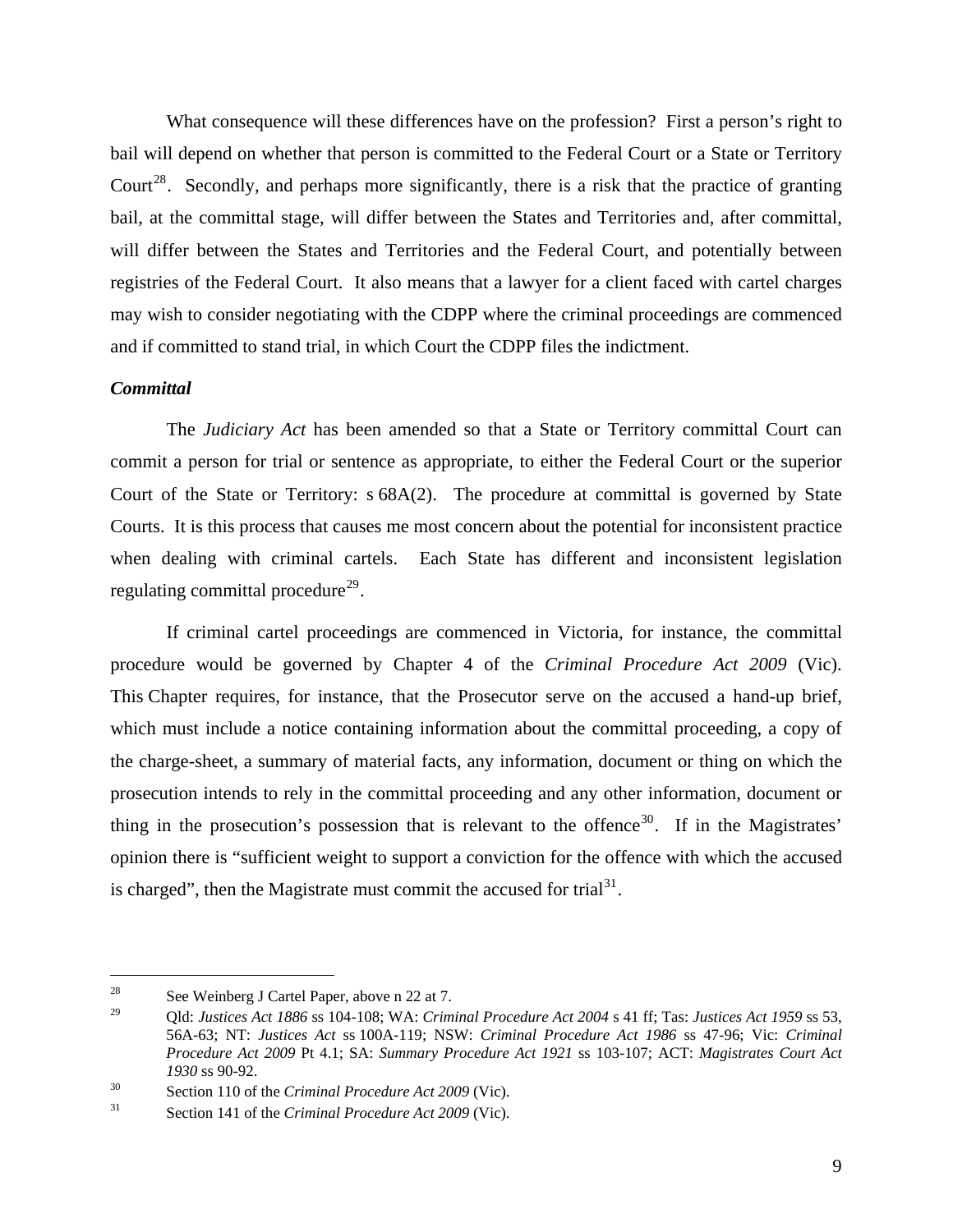This approach stands in stark contrast with Western Australia. In Western Australia, traditional committal hearings were abolished by the *Criminal Procedure Act 2004* (WA) and replaced with prosecution pre-trial disclosure requirements. The form of preliminary hearing that remains is far more limited in scope than in Victoria. At that hearing, if the Magistrate is satisfied that the Prosecutor has given "full disclosure" then he or she must commit the accused for sentence or trial, as the plea requires $32$ . Unlike Victoria, there is no requirement to consider the sufficient weight of the evidence.

This lack of uniformity will make it difficult for a consistent practice to be adopted. Should the committal proceeding for a criminal cartel offence be a form of 'filtering' out cases that should not proceed further? Or is there enough 'filtering' at earlier pre-charge stages already? The hand-up brief, or pre-trial disclosure, as the case may be, is likely to be voluminous and complex. How will the Magistrate be in a position to judge its sufficiency if it is required to do so? Again, a lawyer for a client faced with cartel charges will need to consider, and if possible negotiate, venue with the CDPP taking into account this additional set of issues.

#### *Dual Proceedings and Double Jeopardy*

Principles of double jeopardy will also need to be considered. The expression "double jeopardy" is not always used with a single meaning: *Pearce v The Queen* (1998) 194 CLR 610 at [9] and *Island Maritime Limited v Filipowski* (2006) 226 CLR 328 at [41]. It reflects a value, not a single principle, from which deductions can be made. The expression can encompass pleas in bar of *autrefois acquit* and *autrefois convict,* and the principle that no one should be punished twice for the same matter. The expression can be, and is, employed at different stages of the criminal justice process – prosecution, conviction and punishment: *Pearce* 194 CLR 610 at [9].

The principles can be summarised as follows. At the prosecution stage, *autrefois acquit* is a species of estoppel by which the Crown is precluded from reasserting the guilt of an accused when that question has previously been determined against it. *Autrefois convict* is akin to merger where the conviction, not the harassment, is the  $bar^{33}$  $bar^{33}$  $bar^{33}$ . At the sentencing stage, considerations of double jeopardy are relevant to the extent that it would be wrong to punish an offender twice for

<span id="page-9-1"></span>

<span id="page-9-0"></span><sup>32</sup> Section 44 of the *Criminal Procedure Act 2004* (WA). 33 Spencer Bower, Turner and Handley, *The Doctrine of Res Judicata* (3rd ed, 1996) [309] and [429].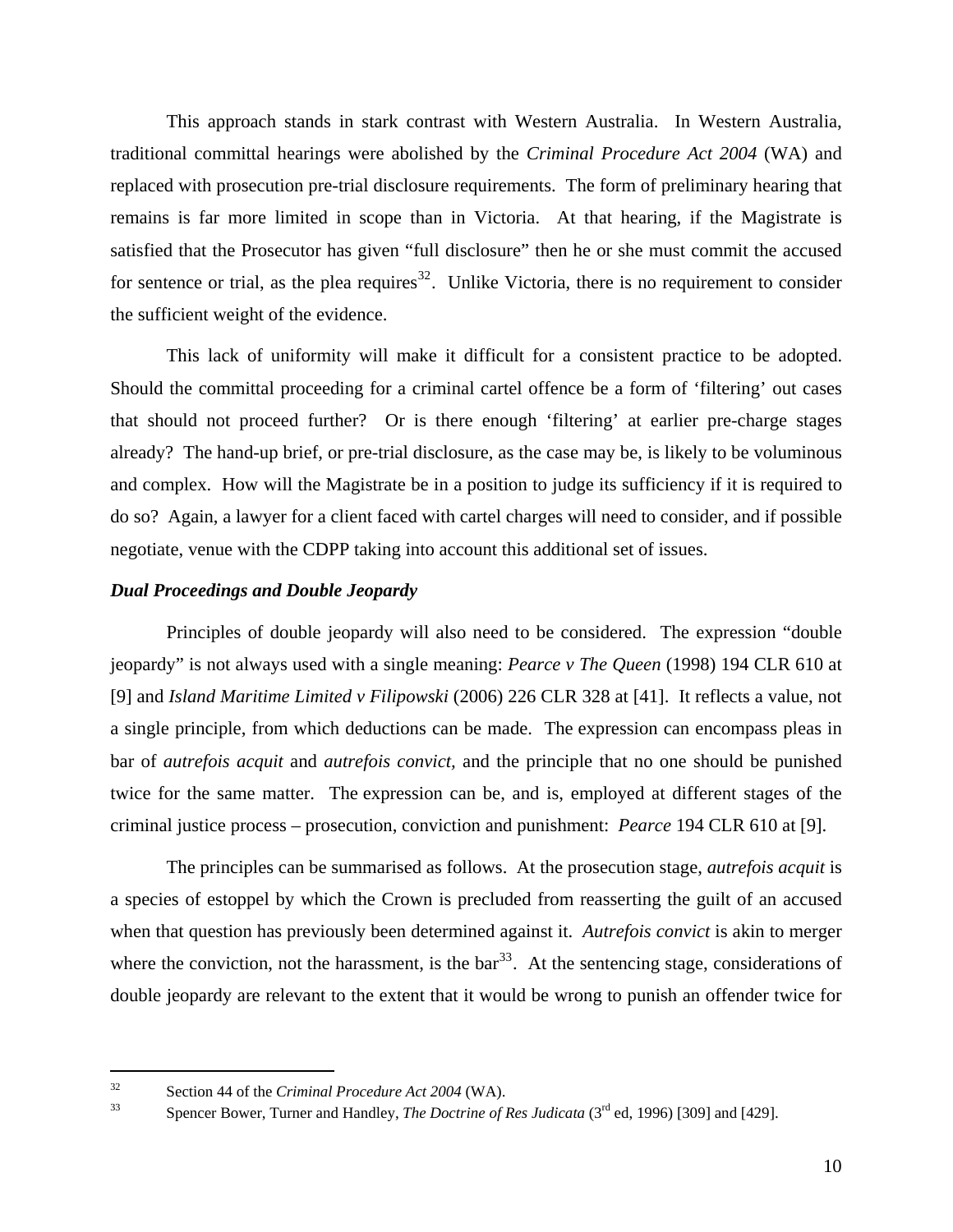the commission of elements that are common (subject to any contrary legislative intention)<sup>[34](#page-10-0)</sup>.

How is double jeopardy addressed in the new legislative regime? The amendments to the TPA have introduced a form of protection against double jeopardy. Section 76B(2) of the TPA prevents subsequent pecuniary penalty orders for contravention of Pt IV (which includes the cartel conduct provisions) if the person has already been convicted of an offence constituted by conduct that is "*substantially the same*" as the conduct constituting the contravention. Section 76B(3) of the TPA provides that proceedings for a pecuniary penalty orders for contravention of Pt IV are stayed if criminal proceedings are commenced where the offence for the pecuniary penalty order is "substantially the same as conduct alleged to constitute the contravention". However, there are other aspects of the TPA which specifically allow for dual liability. Section 76B(4) provides:

Criminal proceedings may be started against a person for conduct that is substantially the same as conduct constituting a contravention of Part IV … regardless of whether a pecuniary penalty order has been made against the person in respect of the contravention.

Further, although s 76(3) of the TPA prevents a person being liable to more than one pecuniary penalty if conduct constitutes a contravention of two or more provisions of Pt IV, that provision specifically excludes s 44ZZRF and s 44ZZRG from its operation.

Concerns that a person may be subject to criminal proceedings following civil proceedings, as envisaged in the TPA, may be more apparent than real. Although the ACCC acknowledges that some cartel matters "may warrant both criminal and civil proceedings", the circumstance of criminal cartel prosecutions following civil proceedings would be rare because, consistent with the terms of the MOU discussed earlier, it is likely that the ACCC would not have referred the matter at an early stage to the CDPP as the conduct was relatively minor or, if a referral was made, the CDPP would have advised that criminal proceedings should not be taken<sup>[35](#page-10-1)</sup>. In any event, such proceedings would not occur concurrently by virtue of s  $76B(3)$  of the TPA. That is not to say that the risk of criminal proceedings following civil proceedings does not exist.

<span id="page-10-0"></span><sup>&</sup>lt;sup>34</sup> *Pearce v The Queen* (1998) 194 CLR 610.<br><sup>35</sup> See ACCC Cartel Guidelines above n 9.

<span id="page-10-1"></span>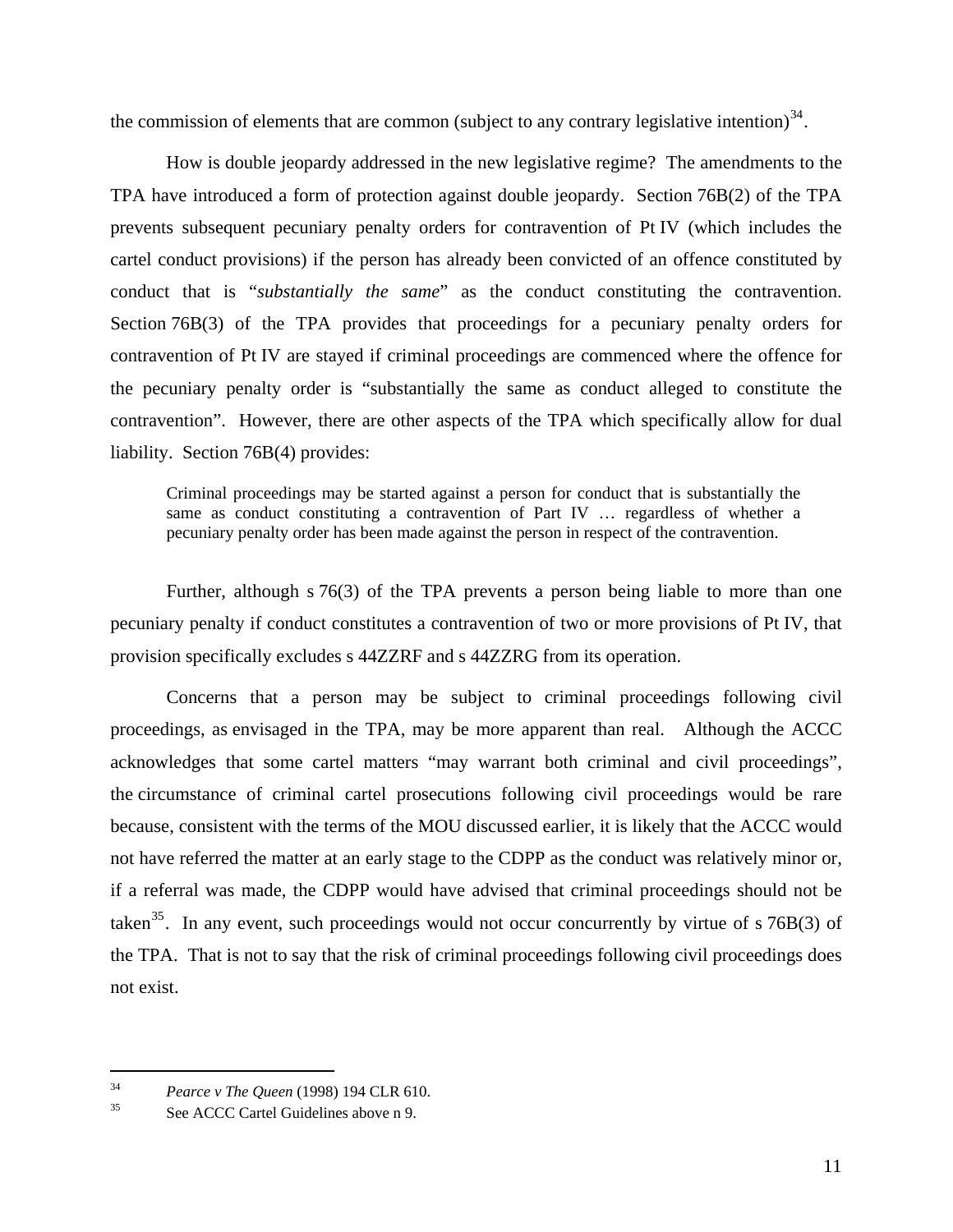# **III. PRE-TRIAL ISSUES**

#### *Entry of Plea and Pre-Trial Hearings*

Section 23FD of the FCA governs the Federal Court procedure for entering a plea. That section provides that an accused may enter a plea of guilty or not guilty to a count in the indictment and that the accused is taken to have entered a plea of not guilty to a count in the indictment if the accused fails to enter a plea to the count when directed by the Court. The procedure governing changing pleas is outlined in s 23FG of the FCA. Under s 23CA of the FCA, this plea is likely to be entered at a pre-trial hearing that the Court must hold as soon as practicable after the indictment is filed in the Court.

Section 23CB of the FCA provides that during a pre-trial hearing the Court may make orders and determinations for the efficient management and disposal of a trial on the indictment. This includes, for instance, hearing and determining objections on the indictment, determining the admissibility of evidence or ruling on a matter of law that may arise during a trial on indictment. According to the Explanatory Memorandum to the FCA amendments, the purpose of the pre-trial hearing is:

[T]o ensure that the Court is in a position to take control of the proceedings at an early stage and that it is made clear from that stage whether the accused pleads guilty or not. This is one of a set of provisions designed to ensure that pre-trial procedures can be used effectively to narrow the range of issues that will have to be dealt with at trial and to reduce the length of criminal trials. $3\overline{6}$ 

This provision makes clear that the Court will have the power to ensure that pre-trial procedures are effective and that issues are identified and narrowed at any early stage, consistent with the reforms discussed earlier. But will they be effective given the complexities of a cartel prosecution.

#### *Management of Pre-Trial Processes*

In the Second Reading Speech for the amendments to the FCA providing the framework for the Court's criminal jurisdiction, the Attorney-General stated:

[t]rials for the serious cartel offences are likely to be long and hard fought. It is therefore

<span id="page-11-0"></span>36 36 Explanatory Memorandum, *Federal Court of Australia Amendment (Criminal Jurisdiction) Bill 2008* (Cth), at 9 (**Explanatory Memorandum**).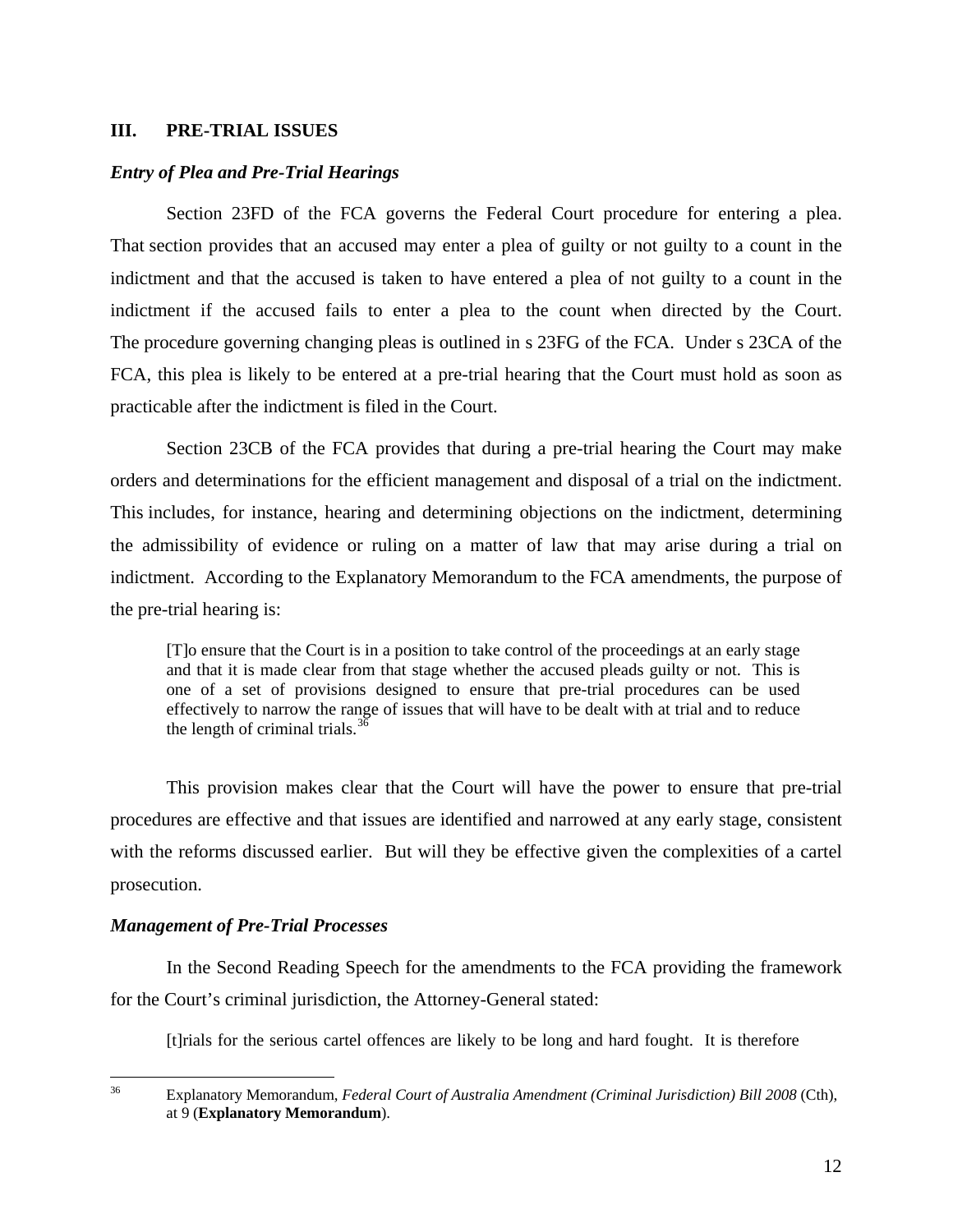important that as much as possible is done at the pre-trial stages to determine what matters are in issue and narrow down the issues which need to be considered by the jury<sup>[37](#page-12-0)</sup>.

In recent years, the Federal Court has sought to effectively manage the pre-trial process to reduce delays and inefficiency in such a way to make the dispensation of justice cheaper and more flexible, without making unacceptable compromises in terms of accuracy or fairness<sup>[38](#page-12-1)</sup>. As of December 2009, the Court is required to operate with these overarching purposes in mind<sup>[39](#page-12-2)</sup>. Undoubtedly this can be achieved more readily in civil proceedings than criminal proceedings. How will the new regime impact these reforms or, more importantly, how does a Court rationalise the reforms with the accused's right to a fair trial? Are the pre-trial and trial management issues different and if so, how might they be dealt with?

One important pre-trial issue will be the methods, if any, to be adopted to protect a corporation's commercially sensitive information. As the triers of the facts, it is unlikely that relevant confidential information will be able to be kept from the jurors. Does a corporation not the subject of charge have a right to be heard and how will it seek to protect its confidential information? How will it know what confidential information is intended to be relied upon either by the crown or the accused?

# *Pre-Trial Disclosure*

The FCA provides for a mechanism for pre-trial disclosure to facilitate the efficient management of the criminal proceedings in the Court. The FCA requires:

- the prosecutor to provide notice of the prosecution case<sup>[40](#page-12-3)</sup>;
- the accused to produce a statement setting out, for each fact and matter, those facts and matters with which it agrees and those with which the accused takes issue (and the general basis for taking issue, where relevant) $41$ ; and
- the prosecutor to respond to the matters in the accused's response<sup>[42](#page-12-5)</sup>.

<span id="page-12-0"></span><sup>&</sup>lt;sup>37</sup> The Hon. Robert McClelland MP, Attorney-General, *House Hansard*, 3 December 2008, p 12295.<br><sup>38</sup> For example, the introduction of the Fast Track or "rocket docket".

<span id="page-12-1"></span>

<span id="page-12-2"></span><sup>39</sup> See Pt VB of the FCA.

<span id="page-12-3"></span><sup>40</sup> Section 23CE of the FCA.

<span id="page-12-4"></span><sup>41</sup> Section 23CF of the FCA.

<span id="page-12-5"></span><sup>42</sup> Section 23CG of the FCA.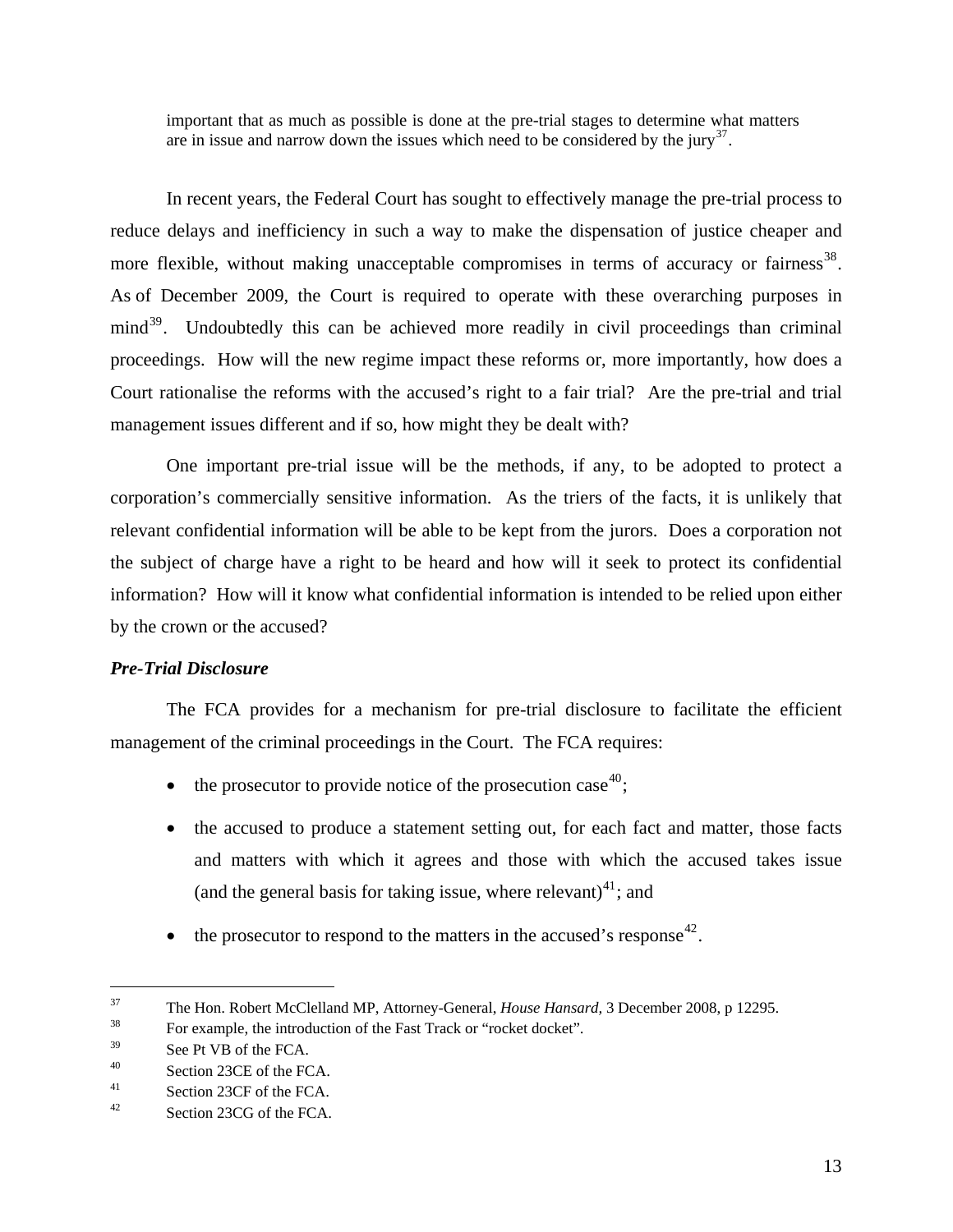The duty of disclosure on the part of the prosecution and the accused is ongoing  $43$ . The Court is empowered to make orders it thinks appropriate if a party fails to comply with the pre-trial disclosure requirements, provided it would not jeopardise the accused's right to a fair trial<sup>[44](#page-13-1)</sup>. Practitioners from Victoria and New South Wales will note the similarities between the pre-trial disclosure requirements under the FCA and their respective State legislation (although in NSW it is reserved for complex matters)<sup>[45](#page-13-2)</sup>. It is also consistent with the developments of the disclosure regime in the United Kingdom<sup>[46](#page-13-3)</sup>.

When the FCA amendments were before the Senate Legal and Constitutional Affairs Committee, the Law Council of Australia (**LCA**) observed that the FCA amendments were inconsistent with the practice of other States and that the provisions "[went] too far in requiring the defence to disclose the details of its case and not just the nature of the issues which are in dispute<sup>"[47](#page-13-4)</sup>. These concerns stem from a perception that the pre-trial disclosure would abrogate the right of the accused to remain silent. In my view, the LCA concerns are misplaced. The pretrial disclosure regime is both appropriate and necessary in the federal criminal jurisdiction. The provisions specify that the accused is *not required* to disclose details of their proposed defence. As noted by Justice Weinberg, the Court "cannot allow trials to meander along for months on end, without any structure, or proper identification of issues genuinely in dispute"<sup>[48](#page-13-5)</sup>. Nowhere is this more relevant than in criminal cartel proceedings, where the proceedings are likely to be lengthy and complex. The pre-trial management provisions also allow for a degree of consistency between Courts in their case management of civil proceedings and the criminal proceedings.

Notwithstanding the general need for the pre-trial disclosure process, it is likely to present some difficulties. The provisions are different to formal pleadings in civil cases. Criminal practitioners from jurisdictions lacking the same pre-trial disclosure process will need to adapt to the Federal regime. Commercial litigators will similarly need to adapt: the duties of pre-

<span id="page-13-0"></span><sup>43</sup> Section 23CH of the FCA.

<span id="page-13-1"></span><sup>&</sup>lt;sup>44</sup><br>Section 23CM. This provision was modelled on s 148 of the *Criminal Procedure Act 1986* (NSW).<br>See s 183 of the *Criminal Procedure Act 2009* (Vic) and s 137 of the *Criminal Procedure Act 1986* (NSW).<br>See the *Crimin* 

<span id="page-13-3"></span><span id="page-13-2"></span>*<sup>2003</sup>* (UK), the *Crime and Disorder Act 1998* (UK) and the *Criminal Justice and Immigration Act 2008*  (UK); see especially ss 3, 5, 6A, 6B (not yet in force), 6C, 6D (not yet in force), 6E, 7A, 11 of that Act. 47 Law Council of Australia Submission, above n 23 at 4.

<span id="page-13-4"></span>

<span id="page-13-5"></span><sup>48</sup> Weinberg J Cartel Paper, above n 22 at 14.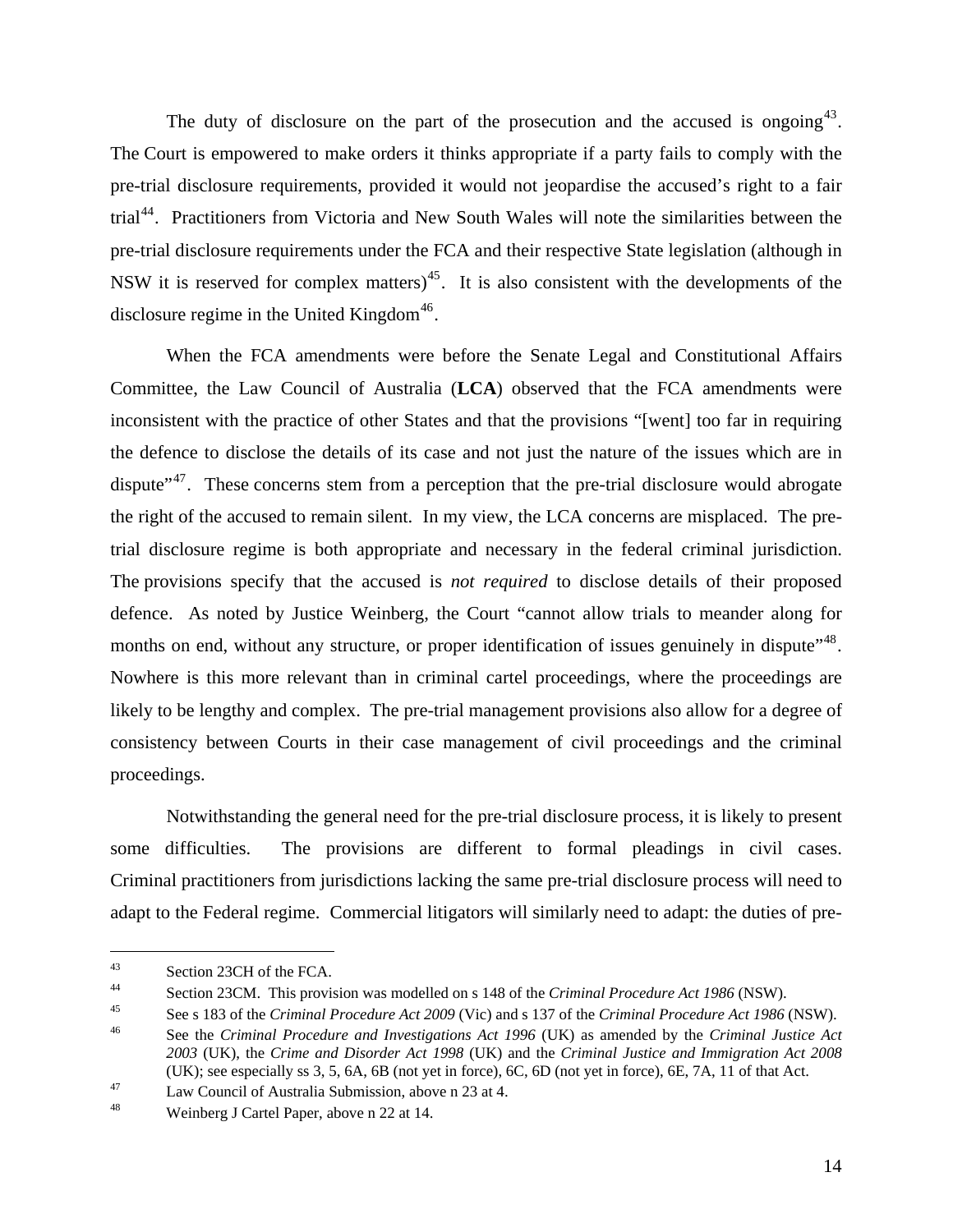trial disclosure are onerous and, unlike discovery, cannot be limited<sup>[49](#page-14-0)</sup>. Unlike discovery, the Prosecutor in criminal cartel proceedings must disclose any material that is potentially exculpatory.

#### *Multiple Counts and Multiple Defendants*

An indictment under the FCA can include multiple counts in a single indictment and may include counts against more than one accused for the same or different indictable offices<sup>[50](#page-14-1)</sup>. The general rule is that these indictments must be filed within three months of the committal order $51$ . Consequences of non-compliance are significant: the Court may discharge the accused and make other orders as it thinks appropriate (excluding acquitting the accused or proceeding as if the indictment had been filed)<sup>[52](#page-14-3)</sup>. Under s 23BH of the FCA, the Prosecutor may amend or replace an indictment at any time during the proceedings before the start of the trial (being when the accused is arraigned before a jury). During the trial on an indictment the Prosecutor may only amend with leave of the Court.

There is also scope for one or more accused included in single count in an indictment to be tried separately either (a) in the same proceedings on a different count in the same indictment; or (b) in separate proceedings on one or more further indictments; if the Court is satisfied that it is expedient to do so in the interests of justice<sup>[53](#page-14-4)</sup>. Further, under s 23BD of the FCA the Prosecutor may, on a single indictment, include counts against more than one accused for the same or different indictable offences if those counts (a) are founded on alleged facts that are the same or substantially the same; or (b) are, or form part of, a series of alleged indictable offences of the same or similar character or committed in pursuit of a single purpose. Thus there is scope for multiple defendants in criminal cartel proceedings – something which is likely given the large – scale nature of cartel conduct.

It will not be as simple as in civil proceedings where multiple defendants are represented by a single Counsel. The risk in criminal proceedings of potential conflicts of interests when

<span id="page-14-0"></span><sup>49</sup> Weinberg J Cartel Paper, above n 22 at 18.

<span id="page-14-1"></span><sup>50</sup> Section 23BD of the FCA.

<span id="page-14-2"></span><sup>51</sup> Section 23BF of the FCA.

<span id="page-14-3"></span> $52$  Section 23BG of the FCA.<br>Sassing 22DC of the EGA.

<span id="page-14-4"></span>Section 23BC of the FCA.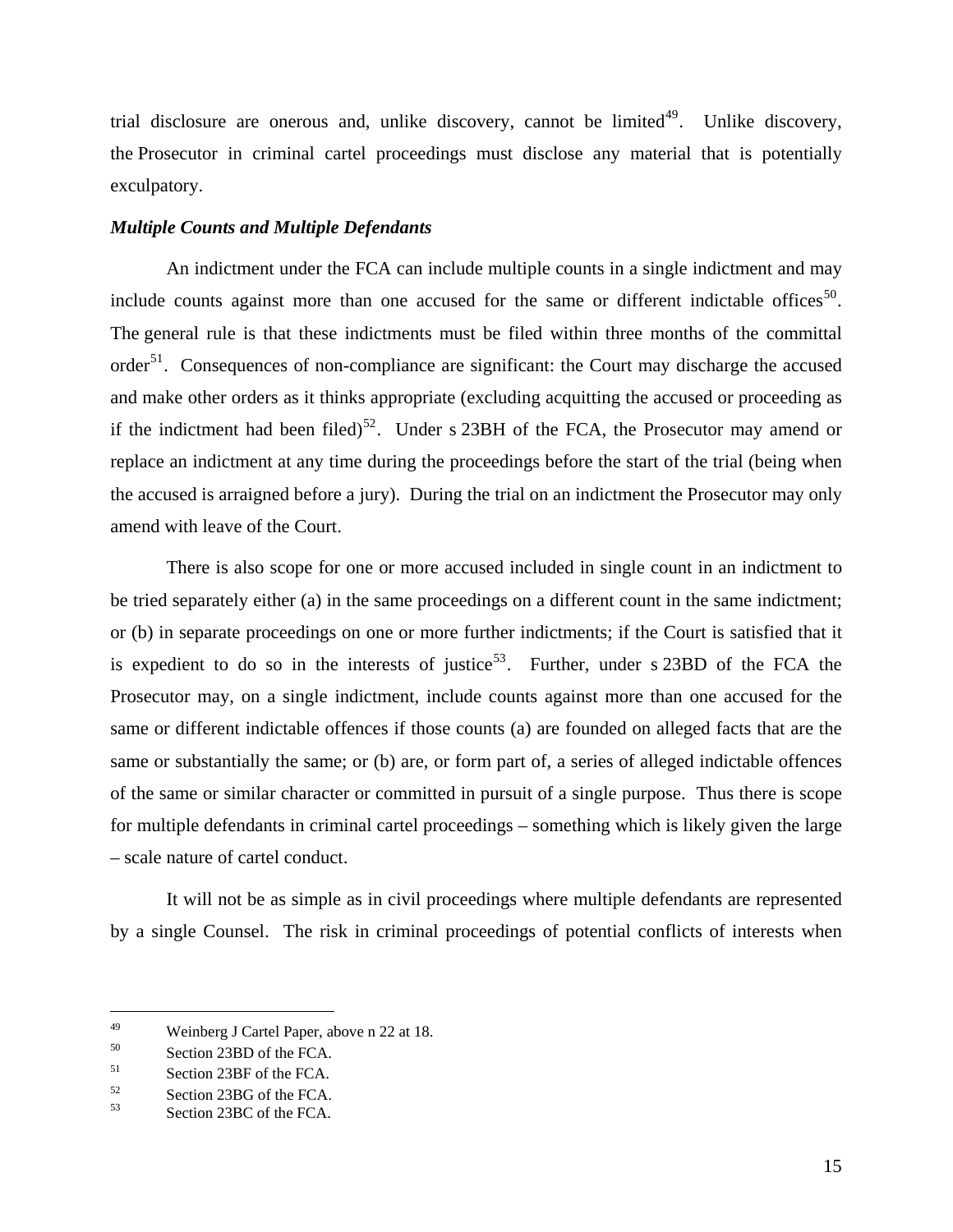representing co-accused is significant. For instance there will be ethical issues, particularly where there is an argument as to the respective roles individuals played in the cartel behaviour.

#### *Voir Dire and Basha Inquiries*

A *voir dire* involves the giving of oral evidence of a witness to the trial Judge who will then decide if that evidence is to be heard by the jury. The power of the Court to hold a *voir dire* is governed by s 189 of the *Evidence Act 1995* (Cth) (the *Evidence Act*). Serious criminal cartel cases may involve evidence obtained through search and seizure powers under Pt XID of the TPA and information gathering powers under Pt XII of the TPA. Evidence in criminal cartel cases may also be obtainable through covert means (such as telephone interception) in accordance with the *Telecommunications (Interception and Access) Act 1979* (Cth) and the *Surveillance Devices Act 2004* (Cth). Criminal cartel cases are also likely to involve evidence that contains commercially sensitive information. In light of this, it is likely that a *voir dire* will be held to determine the admissibility of that evidence. The Court may hear and determine the admissibility of evidence in the pre-trial hearing by virtue of s 23CB of the FCA, discussed above.

Notwithstanding that a *voir dire* will be held in the absence of a jury, issues of probity and prejudice will be of far greater significance given that the consequence of admitting or not admitting evidence will have a direct consequence on the jury trial. While hearings on the admissibility of evidence will be familiar to commercial competition lawyers, issues that are often relevant in a *voir dire,* such as voluntariness, impropriety or unfairness in the case of confessions by an accused, will be new territory.

Similarly, the Court has power to direct that a prosecution witness appear before the Court or a Judge or Registrar in the absence of a jury<sup>[54](#page-15-0)</sup>. This procedure is often referred to as a "Basha Inquiry". Either party may apply for such a direction. The witness must not have been examined in the committal proceedings, and the applicant must satisfy the Court it would be contrary to the interests of justice to proceed to trial without the witness being examined<sup>[55](#page-15-1)</sup>. I expect that defence counsel may well seek such a direction in relation to any expert evidence that is served after the committal hearing and therefore not examined prior to trial.

<span id="page-15-0"></span><sup>54</sup>  $^{54}$  Section 23CQ of the FCA.

<span id="page-15-1"></span>Section  $23CO(1)$  of the FCA.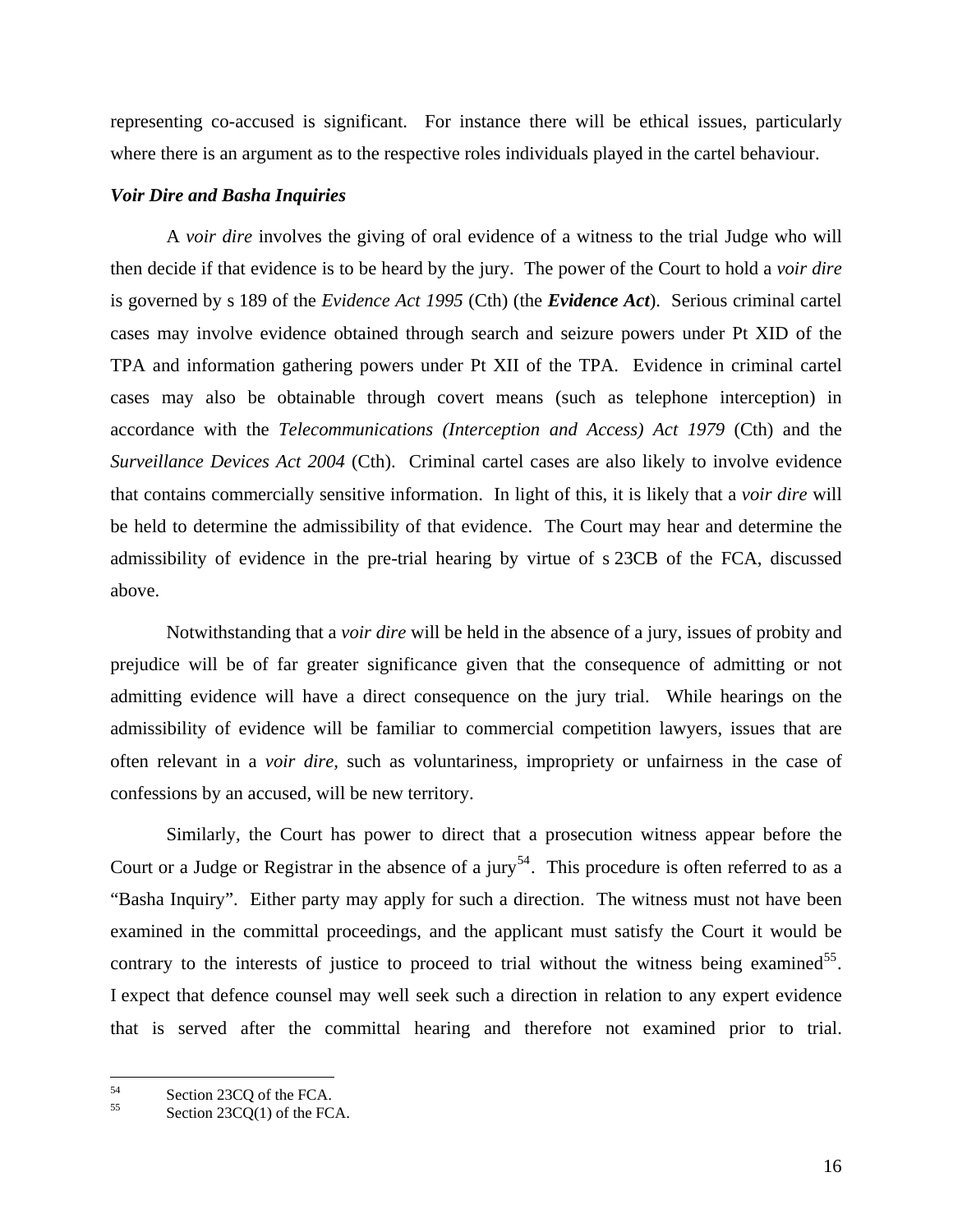However, what of those States that have abolished committal proceedings? Section 23CQ of the FCA provides that the absence of committal proceedings does not, of itself, mean it will be contrary to the interests of justice to proceed to trial without the person being examined. Although this section is not an alternative to a committal hearing (because of the "contrary to the interests of justice" requirement), it does relieve some concern about the discrepancies between committal procedures outlined above. Once again, an awareness of the different practices between States will be paramount when considering whether a Basha direction is required or should be sought.

# **IV. TRIAL**

### *Jury*

Perhaps one of the most significant changes will be the introduction of trial by jury for unlawful cartel conduct. A full analysis of the extensive new jury provisions is outside the scope of this paper. In summary, the FCA has been amended to include provisions for appointing jurors<sup>[56](#page-16-0)</sup>, as well as mechanisms for the Court to assist the jurors to understand the issues. I will focus on the latter. Section 23EC of the FCA empowers the Court to order such things as it thinks appropriate in the circumstances to be given to the jury to assist the jury to understand the issues during the trial. In cartel cases, which are likely to be lengthy and complex, this will be critical. Making sure the jury are aware of the issues at the start of the trial and continual refreshing will be necessary. There must be orderly education of jurors. A roadmap will need to be produced so that jurors appreciate the significance of the evidence as it is led. Model jury instructions will need to be established. To that extent, the experience of the United States may be useful – in 2009, the Antitrust Law section of the American Bar Association published revised Model Jury Instructions in Criminal Antitrust Cases which sets out model jury instructions and, for practitioners, contains explanatory commentary and references to supporting case  $\text{law}^{57}$  $\text{law}^{57}$  $\text{law}^{57}$ . There are instructions for matters varying from taking notes during the trial, to explanations about the burden of proof, to descriptions of the sections. Such instructions are useful and would be necessary in criminal cartel proceedings in Australia. From a commercial lawyer's perspective, the challenge will be communicating the issues and evidence *clearly and succinctly* to the jury in such a way that the evidence can be understood.

<span id="page-16-1"></span><span id="page-16-0"></span> $^{56}$  See subdiv D of Pt III of the FCA.

<sup>57</sup> American Bar Association, *Model Jury Instructions in Criminal Antitrust Cases* (2009).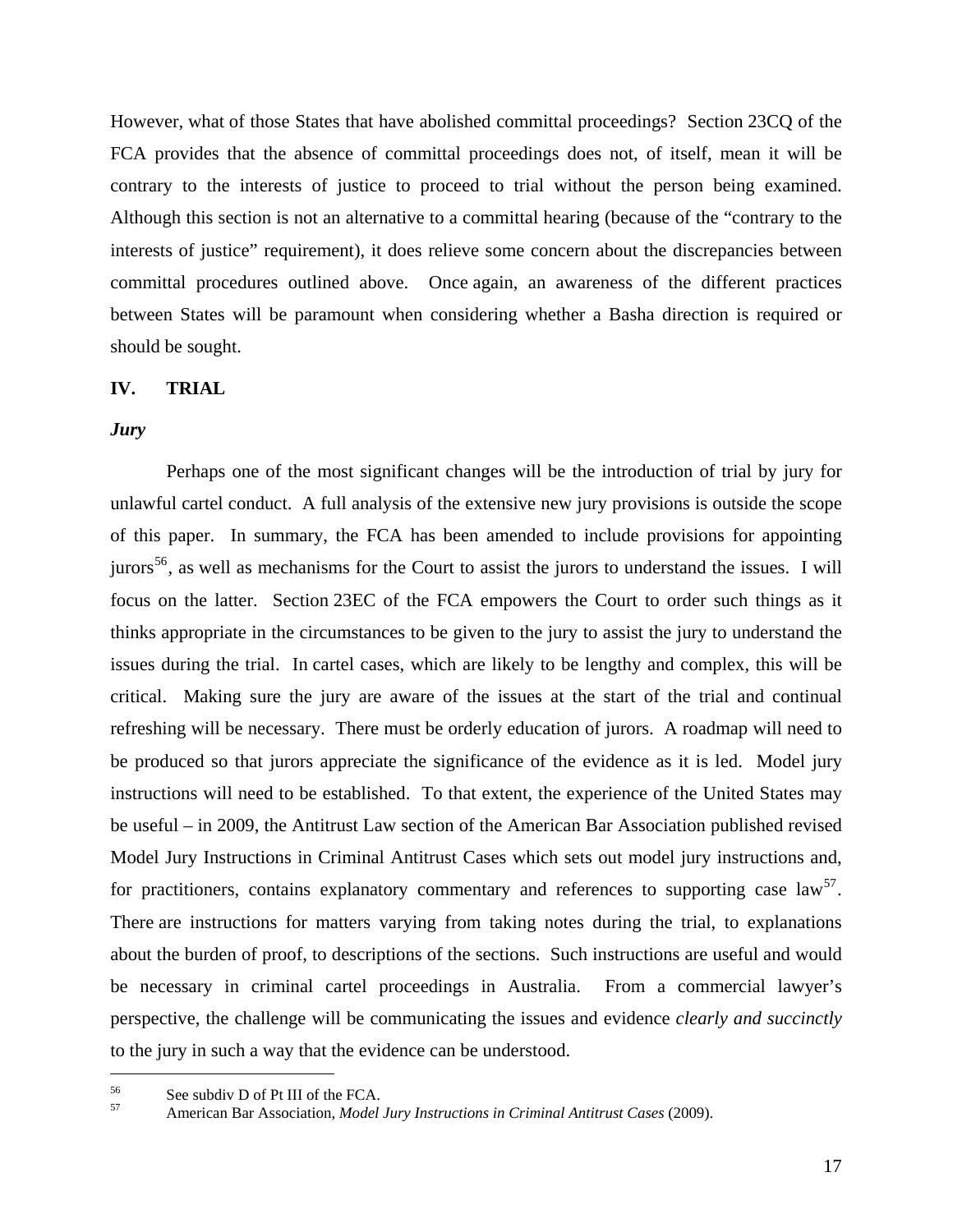#### *Impact and Presentation of Complex Evidence and the Evidence Regime*

The *Evidence Act 1995* (Cth) will be applicable to criminal cartel prosecutions under the TPA. This will present challenges for a number of reasons.

First, given that criminal cartel proceedings will involve the most serious examples of cartel conduct, the evidence will undoubtedly be voluminous and complicated. As noted earlier, for commercial litigators, the challenge will be presenting the evidence to the jury in a form that can be understood. The *Evidence Act* provides some guidance as to how this could be achieved. Section 29(4) of the *Evidence Act* provides that other evidence in the form of charts, summaries or other explanatory material may be given as an aid to comprehension of evidence. Recourse may also be made to s 50 of the *Evidence Act* which allows the Court to direct a party to adduce evidence of the contents of two or more documents in question in the form of a summary because of the volume or complexity of the documents in question.

Secondly, the use of experts will be necessary and inevitable. To that extent s 79 of the *Evidence Act* is relevant. That section provides that opinion evidence must be wholly or substantially based on specialised knowledge based on training, study or experience and presented in a form which makes it possible to answer that question. Often in civil trials questions of the admissibility of expert evidence are ordinarily resolved by conditionally admitting the opinion evidence and considering questions of admissibility and weight in writing the judgment (see *Sydneywide Distributors v Red Bull* (2002) 55 IPR 354 at [6]–[18] per Branson J; at [81]–[94] per Weinberg and Dowsett JJ). However, it cannot be said that the same assumption can be made for criminal trials.

I would also note that the use of expert evidence under the Court's criminal jurisdiction will be different to proceedings in the civil jurisdiction. In civil proceedings, the *Federal Court Rules* allow the Court, at any stage of the proceeding, to appoint an expert and, under O 34A, may direct that expert witnesses confer and produce a joint report identifying matters or issues in dispute. These Rules do not apply to matters to be tried before a jury<sup>[58](#page-17-0)</sup>. Matters such as the identification of questions to be put to an expert, the list of materials to be used and relied upon by an expert will need to be addressed at the pre-trial hearings. Section 23CE(f) of the FCA requires the Prosecutor to disclose any expert report on which it intends to rely in its pre-trial

<span id="page-17-0"></span><sup>58</sup> See O 34 r 1 and O 34A r 2 of the *Federal Court Rules.*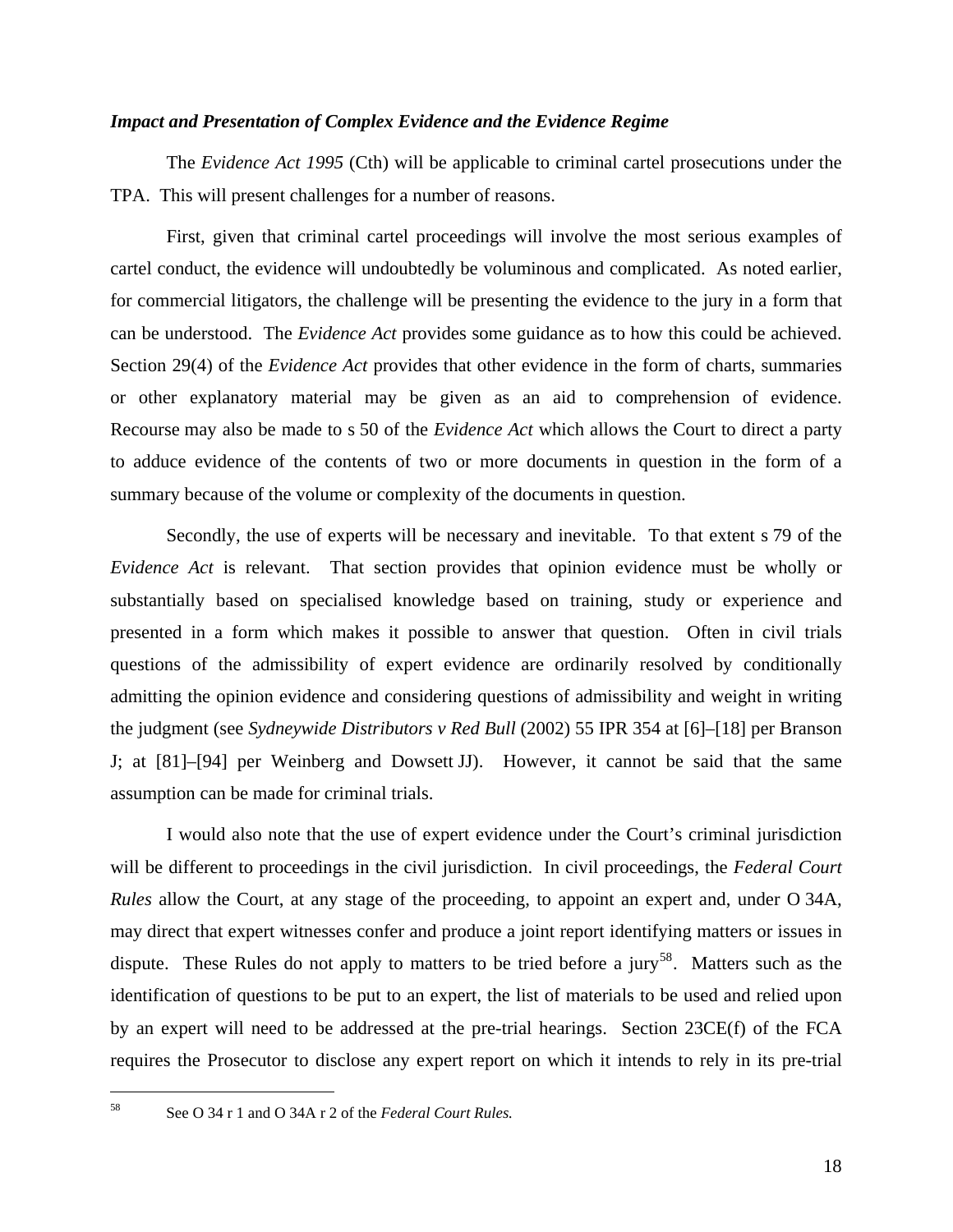disclosure of its case. Is it open to a defence lawyer to keep his or her powder dry about the deficiencies with an expert's report to be relied upon by the Crown? Section 23CF of the FCA requires the accused to give notice, as part of its pre-trial disclosure requirement, of whether the accused accepts or contests the opinions expressed in the expert report and whether the report can be tendered at trial without the expert being called. But does that require an accused to explain the basis of his or her objections? If the accused proposes to call an expert at the trial, the accused must provide a copy of any report to the Prosecution under s 23CF(k) of the FCA.

Finally, as with the committal and bail procedures, the rules of evidence differ across the State and Federal jurisdictions. Many States, such as New South Wales<sup>[59](#page-18-0)</sup>, Victoria<sup>[60](#page-18-1)</sup> and Tasmania<sup>[61](#page-18-2)</sup>, have adopted the Uniform Evidence Laws and therefore the evidentiary rules will be similar to and consistent with the Commonwealth *Evidence Act*. For other Australian jurisdictions, the evidence laws are different. If the cartel proceedings occur in the State Court, by virtue of s 79 of the *Judiciary Act* the State evidence laws will apply in exercising Federal jurisdictions.

Again, the potential for inconsistency is significant. A criminal cartel trial held in Queensland will apply different evidence laws to a trial held in Western Australia, which will again be different to a trial held in Victoria or the Federal Court. If one takes business records as an example, s 69(2) of the *Evidence Act* provides that the hearsay rule does not apply to documents that either form part of the records of the business or at any time formed part of such a record, and contain a previous representation made or recorded in the document in the course of (or for the purposes of) the business. However, s 69(3)(a) of the *Evidence Act* provides that the exception does not apply to representations prepared or obtained for the purpose of conducting, or for in contemplation of or in connection with, an Australian overseas proceeding. Further and relevantly, s 69(3)(b) of the *Evidence Act* provides that that section does not apply if the representation "was in connection with an investigation relating or leading to a criminal proceeding".

No such limitation exists in Queensland. In addition, in Queensland the availability of the maker of the representation is a relevant consideration. In criminal proceedings in Queensland

<span id="page-18-0"></span><sup>59</sup>*Evidence Act 1995* (NSW). 60 *Evidence Act 2008* (Vic). 61 *Evidence Act 2001* (Tas).

<span id="page-18-1"></span>

<span id="page-18-2"></span>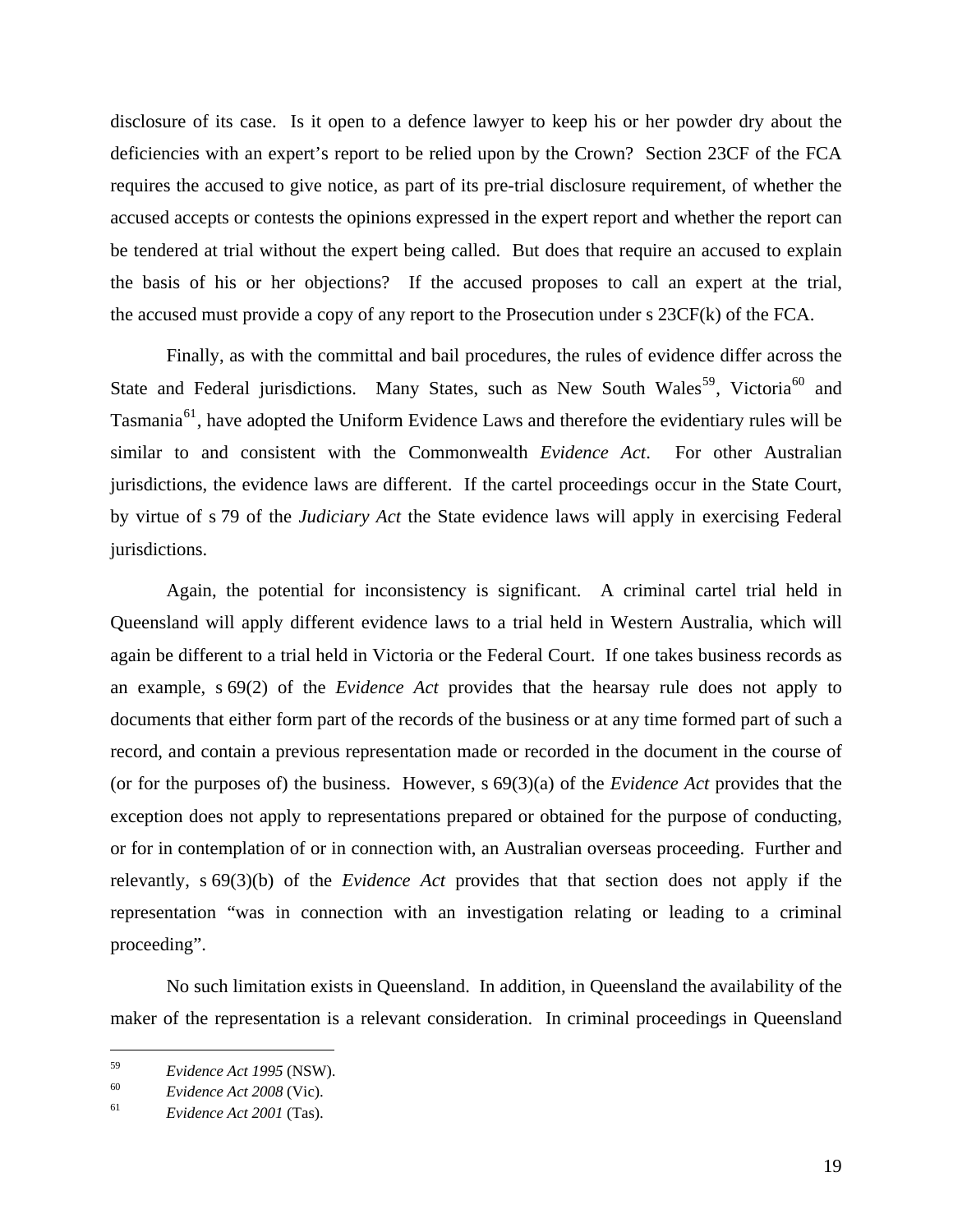the evidence is admissible only if the maker is not available. Although the *Evidence Act 1977*  (Qld) has the same underlying policy as the *Evidence Act* concerning business records, in Queensland there is not a single section concerning 'business records' (like s 69) but rather business records are admissible under different (and overlapping) provisions such as 'book of accounts' provisions (s 84) or, where documents are electronic, under 'admissibility of statements produced by computers' (s 95).

Privilege is another example of inconsistency, even between the States that have adopted the Uniform Evidence Laws. For instance, s 131A of the *Evidence Act* extends the operation of Pt 3.10 (which governs privilege) to Div 1A to apply to disclosure requirements such as subpoenas, discovery orders, notices to produce and interrogatories. In New South Wales and Victoria, a form of s 131A applies to the whole of Pt 3.10 (other than ss 123 and 128) to a disclosure requirement. Queensland is again different, as privilege is governed by common law.

# **V. SENTENCING**

### *Principles of Sentencing*

In criminal cartel cases, committing an offence under s 44ZZRF or s 44ZZRG of the TPA is punishable (on a corporation) by a fine not exceeding the greater of \$10,000,000 or, if the Court can determine the total value of the benefits that have been obtained and are reasonably attributable to the commission of the office, three times that total value. If the Court cannot determine the total value of those benefits - the offence is punishable by conviction by a fine of 10% of the corporation's annual turnover during the 12 month period ending at the end of the month in which the corporation committed the offence.

For individuals, s 79 of the TPA provides that a person who contravenes a cartel offence provision is punishable by a term of imprisonment not exceeding 10 years or a fine not exceeding 2,000 penalty units, or both. Principles of sentencing, therefore, will need to be understood by commercial competition litigators seeking to practice in the criminal jurisdiction. The Federal Court often considers principles of sentencing, for instance in the context of industrial relations cases but that has been limited to the imposition of pecuniary penalties<sup>[62](#page-19-0)</sup>. The introduction of Court jurisdiction over indictable offences will necessitate application of s 16A of the *Crimes Act* 

<span id="page-19-0"></span> $62$ 

<sup>62</sup> See, for example, *Cahill v Construction, Forestry, Mining and Energy Union* [2010] FCAFC 39.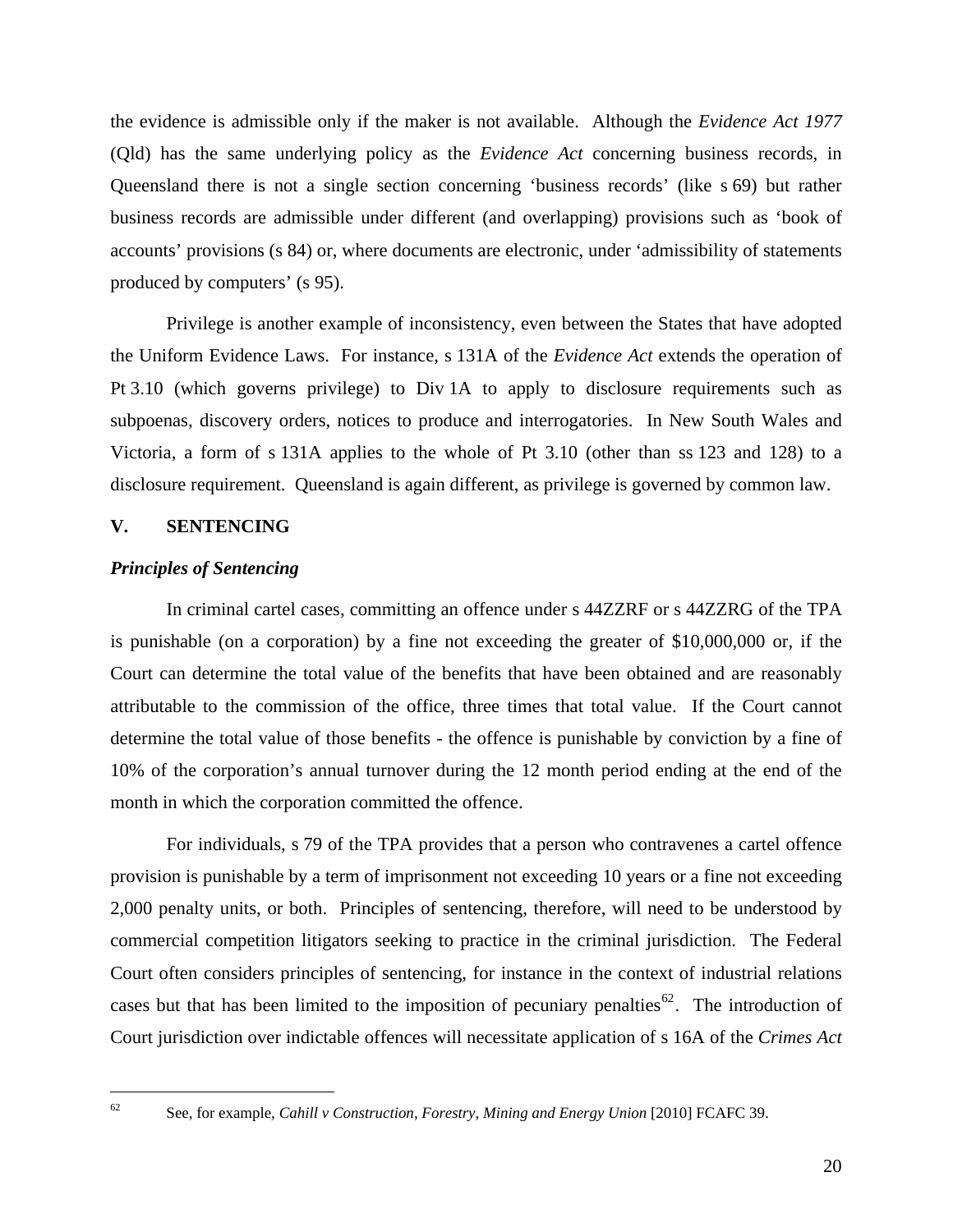*1914* (Cth), which sets out the criteria for Commonwealth sentencing. This non-exhaustive list includes things such as the nature and circumstances of the offence  $(s 16A(2)(a))$ , deterrence  $(s 16A(2)(i))$ , a guilty plea  $(s 16A(2)(g))$ , character and antecedents  $(s 16(2)(m))$ .

It may prove difficult to reconcile the existing Commonwealth sentencing criteria with the cartel offences. For instance, the "character and antecedents" factor will be unlikely to be of much use in cartel cases as many, if not most, individuals prosecuted for criminal cartel behaviour are likely to be "politically and socially prominent"<sup>[63](#page-20-0)</sup> and are unlikely to have a criminal record. The most relevant sentencing criteria, in my view, will be deterrence: the benefits of any cartel regime should be significantly undone through the envisaged penalties under the TPA.

It is also worth noting that, in the event that a criminal cartel trial occurs in a State Court, different considerations to sentencing again apply. For instance, in some States, the practice is that the prosecution submits what it considers to be the appropriate sentence (including an identification, for instance, of an appropriate length of imprisonment) and the accused must respond. In other States, the practice is to identify an appropriate *range* of sentences. The Courts, the CDPP and the accused, therefore, will need to be aware of the different practices and ensure, to the greatest extent possible, that there is consistency in sentencing for criminal cartel offences across the jurisdictions<sup> $64$ </sup>.

# *Conflict between the Individual and the Corporation*

 $\overline{a}$ 

If one accepts that deterrence is the ultimate objective of the cartel regime (and therefore a principal factor to be borne in mind when sentencing), it is clear that the decision to pursue a case against an individual or a corporate offender (or both) and the penalty imposed as a result of that choice will be significant. This will raise a number of considerations. If the Court were to impose the maximum penalty on the corporation, this could result in the possible insolvency of a corporation which may in turn pass on *more* loss to the ultimate victims, consumers, from a further reduction in the market. I leave to one side the impact on the employees and others

<span id="page-20-0"></span><sup>63</sup> For an analysis on the appropriateness of custodial sanctions for cartel offences see David K Round and Manish Agarwal 'The Criminalization of Serious Cartel Conduct in Australia' (2010) 6(1) *The CPI Antitrust Journal* and Terry Calvani and Torello Calvani, 'Custodial sanctions for cartel offences: An appropriate sanction in Australia?' (2009) 17 *Competition & Consumer Law Journal* 119.

<span id="page-20-1"></span><sup>&</sup>lt;sup>64</sup> See generally Australian Law Reform Commission, *Same Time, Same Crime: Sentencing of Federal Offenders,* Report No. 102 (2006).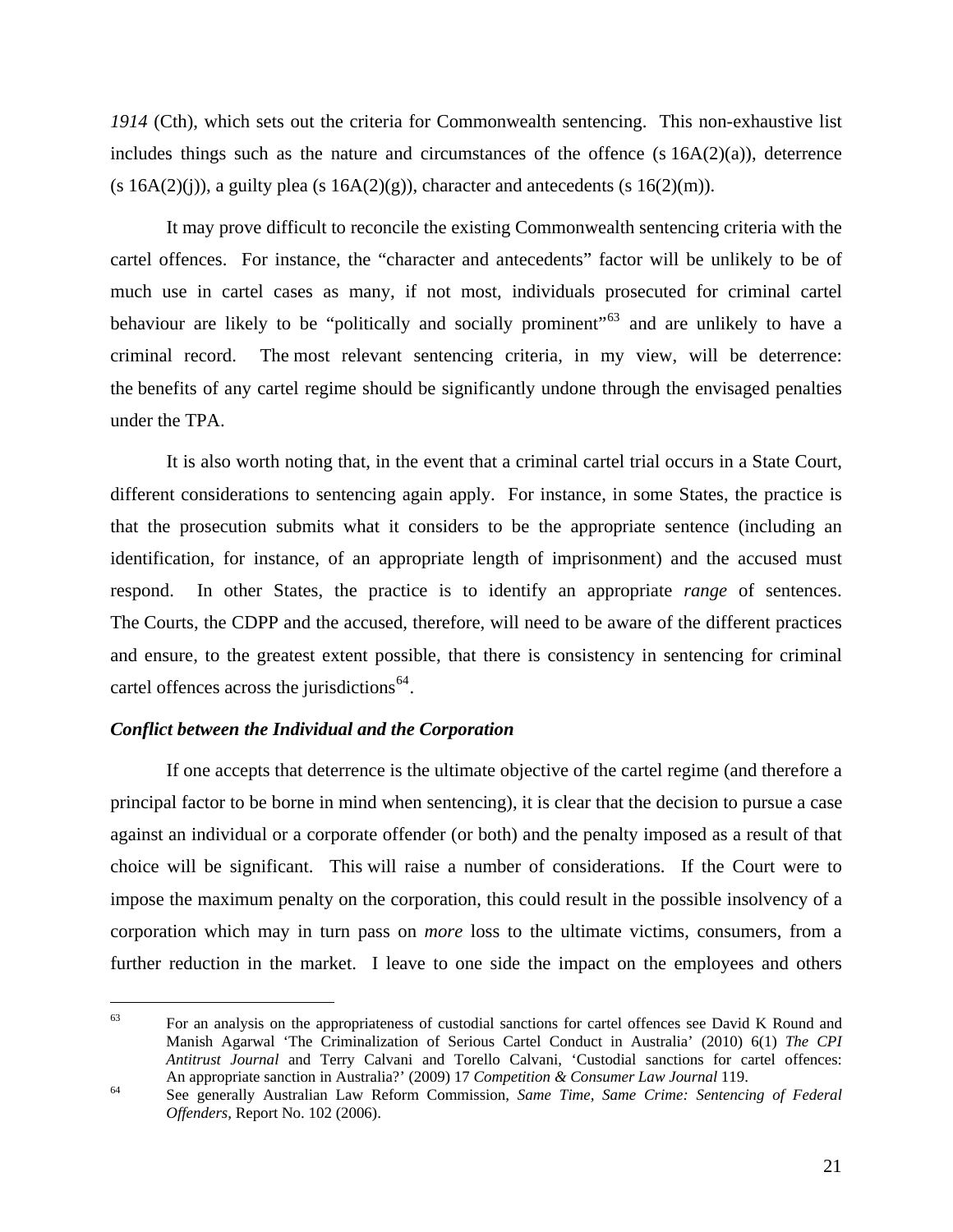indirectly affected by the continuation of the corporation.

In the case of individuals, similar considerations are relevant. There are a number of other sentencing options against individuals "against which the company cannot indemnify an employee"<sup>[65](#page-21-0)</sup>. This includes suspended sentences<sup>[66](#page-21-1)</sup>, probation orders<sup>[67](#page-21-2)</sup>, community service orders<sup>[68](#page-21-3)</sup> and, if no other sentence is appropriate, imprisonment<sup>[69](#page-21-4)</sup>. Deterrence will necessarily require that the expected cost of engaging in cartel behaviour will exceed any perceived benefit<sup>[70](#page-21-5)</sup>.

# **VI. APPEALS**

The criminalised cartel regime will also impact the appeals procedure in the Federal Court. In summary, s 30AA of the FCA gives the Court jurisdiction to hear and determine appeals. Section 30AB provides that the right to appeal is not automatic – appeals may only be brought where the appeal "involves a question of law alone"<sup>[71](#page-21-6)</sup>. In other cases, leave must be granted by the Court<sup>[72](#page-21-7)</sup>.

Under s 30AJ(1) of the FCA, the Court must allow an appeal from a judgment convicting an accused if the Court is satisfied:

- (a) that the verdict of the jury (if any) should be set aside on the ground that it is unreasonable or cannot be supported having regard to the evidence; or
- (b) that the judgment should be set aside on the ground of a wrong decision of any question of law; or
- (c) that there has been a substantial miscarriage of justice.

However, s 30AJ(1) is subject to s 30AJ(2). That section provides that the Court may dismiss an appeal notwithstanding the Court is satisfied of a matter in s  $30AJ(1)(a)$  or (b) "if the Court is satisfied that there has not been a substantial miscarriage of justice". In relation to appeals against sentence, s 30AJ(3) provides the Court must allow an appeal against sentence by the accused if the Court is satisfied that some other sentence (whether more or less severe) is warranted by law. How these provisions will be interpreted in light of the familiar principles in

<span id="page-21-0"></span><sup>65</sup> <sup>65</sup> Round and Agarwal, above n 63 at 7.<br>  $G_{\text{5}}^{66}$  Crimes Act 1014 (Ctb) ss 10AC 20

<span id="page-21-1"></span><sup>&</sup>lt;sup>66</sup> *Crimes Act 1914* (Cth) ss 19AC, 20.<br><sup>67</sup> TPA s 44ZZRI.<br>*Crimes Act 1014* (Cth) s 20AP

<span id="page-21-2"></span>

<span id="page-21-5"></span><span id="page-21-4"></span>

<span id="page-21-3"></span><sup>&</sup>lt;sup>68</sup><br>
<sup>69</sup> See the *Crimes Act 1914* (Cth) s 17.<br>
<sup>70</sup> See Calvani and Calvani, above n 63 at 128.

<span id="page-21-6"></span> $\sigma$  30AB(1)(b) of the FCA.

<span id="page-21-7"></span> $72 \qquad$  s 30AB(1)(a) of the FCA.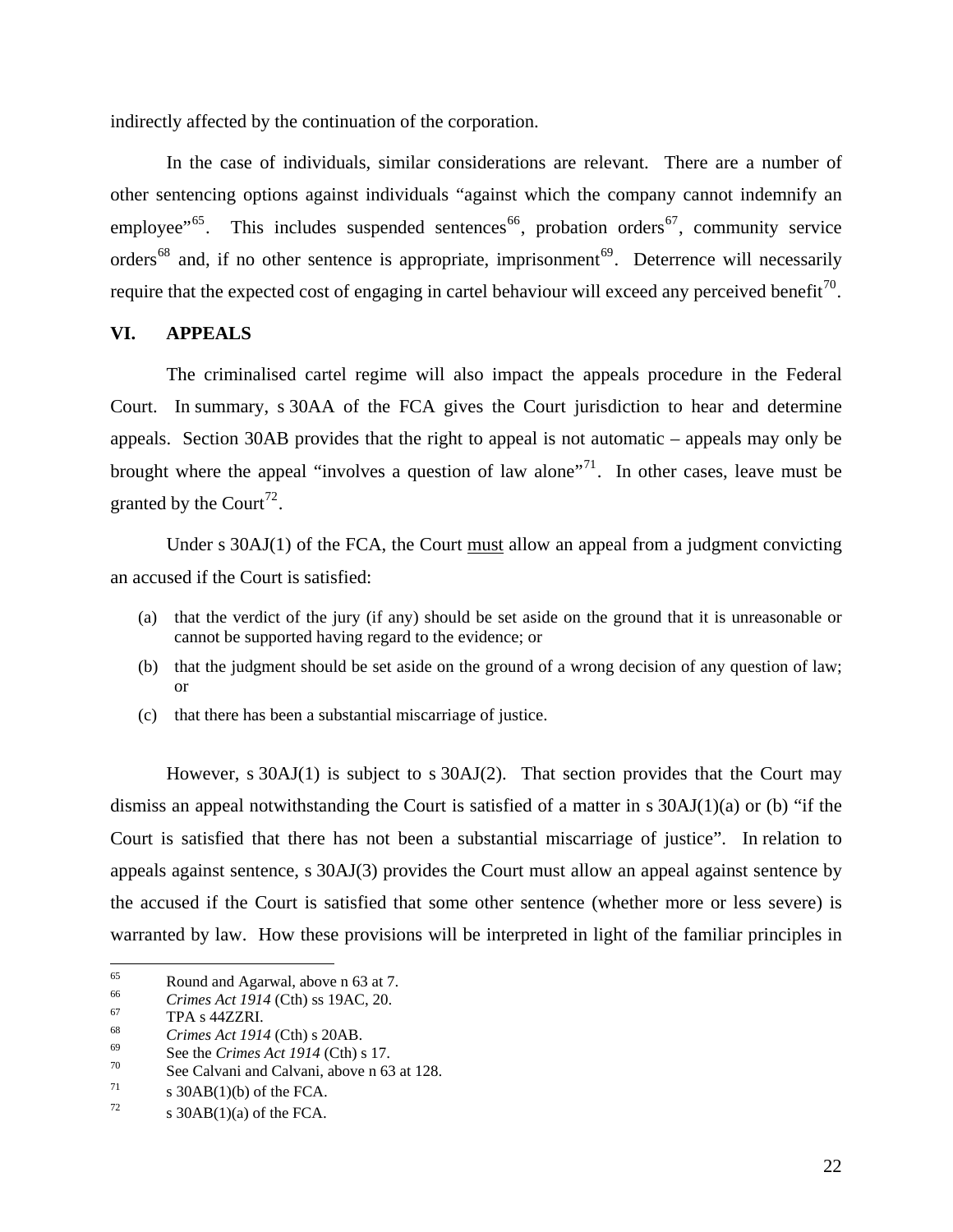*House v King*<sup>[73](#page-22-0)</sup> remains to be seen.

Although s 30AB(1) of the FCA is designed to ensure that the Court's time is not taken up by "unmeritorious appeals"<sup>[74](#page-22-1)</sup>, experience of State Courts with similar leave requirements shows that the question of whether leave should be granted is often reserved until consideration of the merits of the appeal.

It will be seen that these provisions are not identical to common form criminal appeal statutes derived ultimately from the English *Criminal Appeals Act 1907*[75](#page-22-2). I am not to be taken as suggesting that there is or is not any significant difference. That is a matter that will have to be subject to argument but it will be important for competition lawyers considering questions of appeal, whether against conviction or sentence, to immerse themselves completely in the considerable body of criminal appeal jurisprudence. It will also be necessary to undertake that task remembering what was said by the High Court in *Weiss* about the determinative significance that must always attach to the text of the relevant applicable statutory appeal provisions<sup>[76](#page-22-3)</sup>.

# **VIII. CONCLUSION**

This paper has sought to address some of the issues that will be presented to Courts and practitioners following the introduction of criminalised cartel behaviour. These are just some of the issues. There are others, such as jury selection, principal and accessorial liability, and defences, which I have not addressed.

Ultimately every case will turn on its own facts. However, so far as possible criminal cartel cases should be tried with consistent practice and procedure. As can be seen, it will not simply be a case of competition lawyers familiar with price-fixing cases transferring that knowledge into a criminal trial. A criminal cartel trial will require the highly specialised knowledge of such lawyers *and* an intricate knowledge of the criminal process not only in the Federal Court but also of the various State Courts as well. And it will not simply be a case of transferring knowledge from the first criminal cartel trial to all other criminal cartel trials. The first criminal cartel trial will be instructive – the extent to which it is instructive will vary as a result of the numerous variables I have identified. The challenge for the Courts, for

<span id="page-22-0"></span><sup>73 (1936) 55</sup> CLR 499 at 504-5.

<span id="page-22-1"></span><sup>&</sup>lt;sup>74</sup> See Explanatory Memorandum above n 36 at 41.<br> *T*<sup>75</sup> *Weiss v The Queen* (2005) 224 CLR 300 at [12]ff.

<span id="page-22-2"></span>

<span id="page-22-3"></span>*<sup>76</sup> Weiss v The Queen* (2005) 224 CLR 300 at [9] – [11].